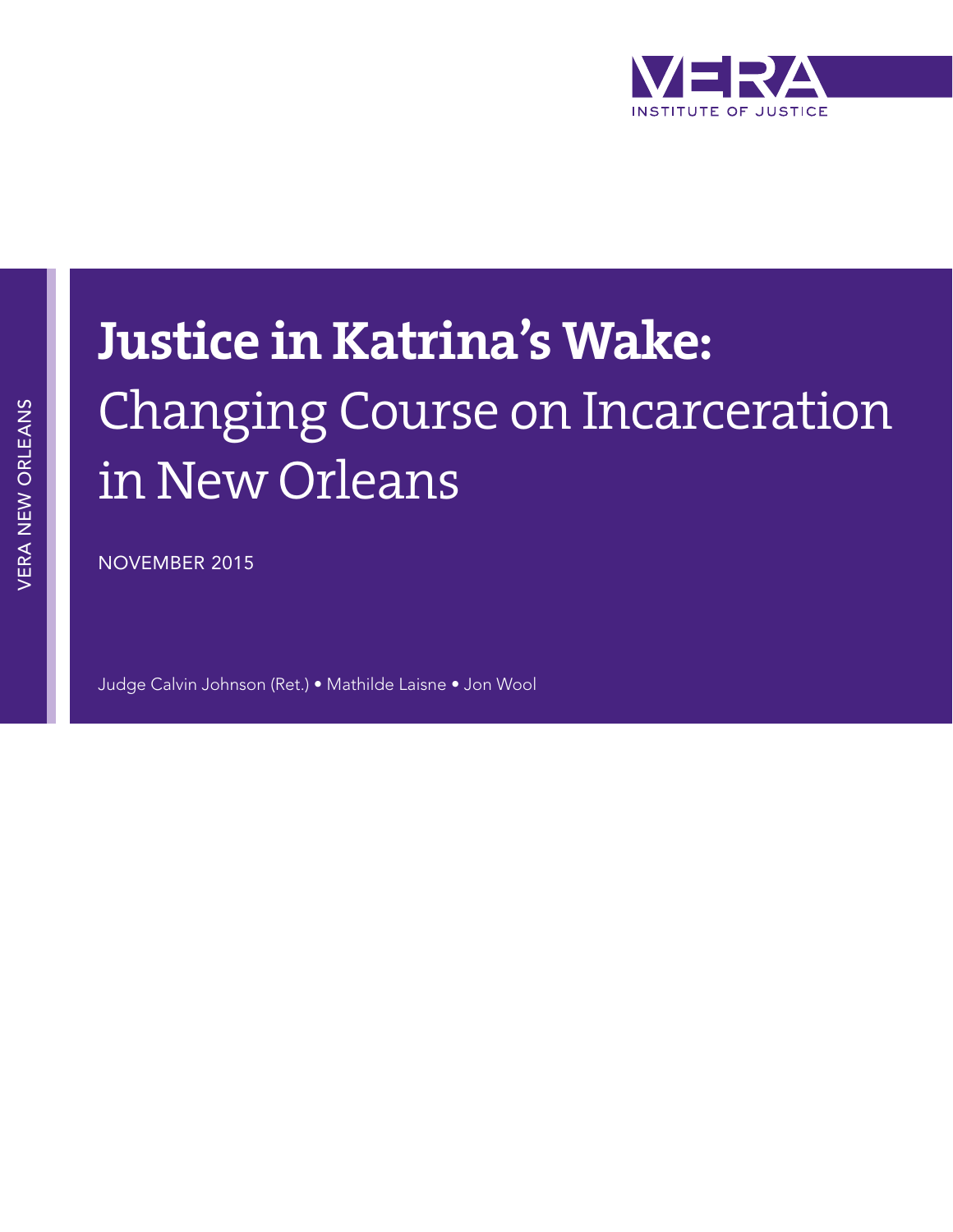#### ABOUT VERA NEW ORLEANS

In 1961, the Vera Institute of Justice embarked on its first project: reforming the bail system in New York City, which at the time granted liberty pretrial based primarily on ability to pay. Since then, Vera has served as an independent, nonpartisan, nonprofit center for justice policy and practice nationwide and has offices in four U.S. cities.

In 2006, Vera came to New Orleans at the request of then-New Orleans City Councilmember James Carter. At the time, Carter saw an opportunity for the city to change its approach to fostering public safety by reducing unnecessary detention. As a city in recovery, New Orleans could neither fiscally nor ethically afford its pre-Katrina level of jail incarceration.

Not unlike New York in the 1960s, virtually every person arrested in New Orleans was detained pretrial because they could not afford to pay a commercial bond. In partnership with government, community organizations, and business leaders, Vera New Orleans launched the city's first comprehensive pretrial services program in April 2012. The program utilizes an empirical risk assessment tool to help judges make objective and informed decisions about who should be released and who should be detained during the period between arrest and resolution of the case.

For nine years, Vera New Orleans has been a nexus for initiatives that advance forward-thinking criminal justice policies. Vera works with government, community members, and local organizations to build a local justice system that embodies equality, fairness, and effectiveness in the administration of justice. Using a datadriven, collaborative approach, Vera New Orleans provides the high-quality analysis and long-range planning capacity needed for the city to articulate and implement good government practices.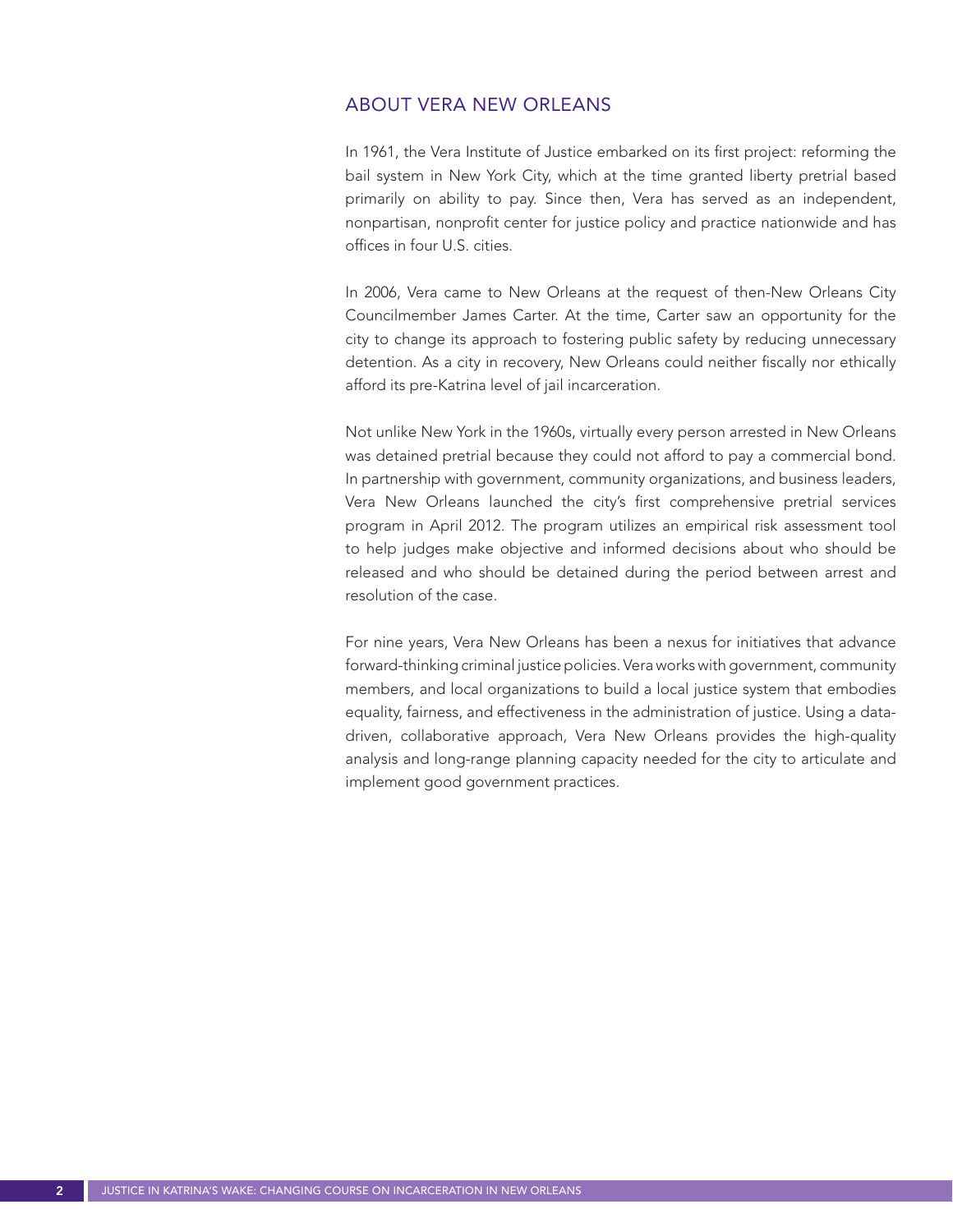#### LETTER FROM THE PRESIDENT

Ten years ago, Hurricane Katrina exposed one of the nation's most challenged criminal justice systems, which held 6,000 people in its jail—more than any city in America per capita. Invited to work with city leaders and advocates to address this challenge, Vera began working in New Orleans in 2006 to improve the delivery of justice through data analysis and assistance on implementing evidence-based practice and policy. A decade after the floods, the city has reduced its jail population to fewer than 1,800 still double the national average per capita rate, but a marked difference that has positioned the city as a national exemplar in reducing over-incarceration.

I am grateful to our nonprofit partner, The Data Center, for its highly-respected "The New Orleans Index at Ten," and for asking Vera's New Orleans staff to author the section on criminal justice reform in the ten years since the terrible events following Katrina. This report was originally published as part of that series.

Even when accounting for the overall reduction in the city's population, no other US city or county has achieved the level of jail population reduction that New Orleans has in such a short period of time. That this is happening in a city in America's South is all the more significant. We are reprinting this material as a Vera report to highlight the accomplishments of civic and government leaders in New Orleans, as well as to focus attention on the work that is in progress and still to be done.

Nicholas Turner President Vera Institute of Justice

### Contents

- 4 Introduction
- 5 The incarceration capital
- 9 Ten years of rethinking criminal justice
- 12 The culture change ahead
- 15 Conclusion
- 16 Endnotes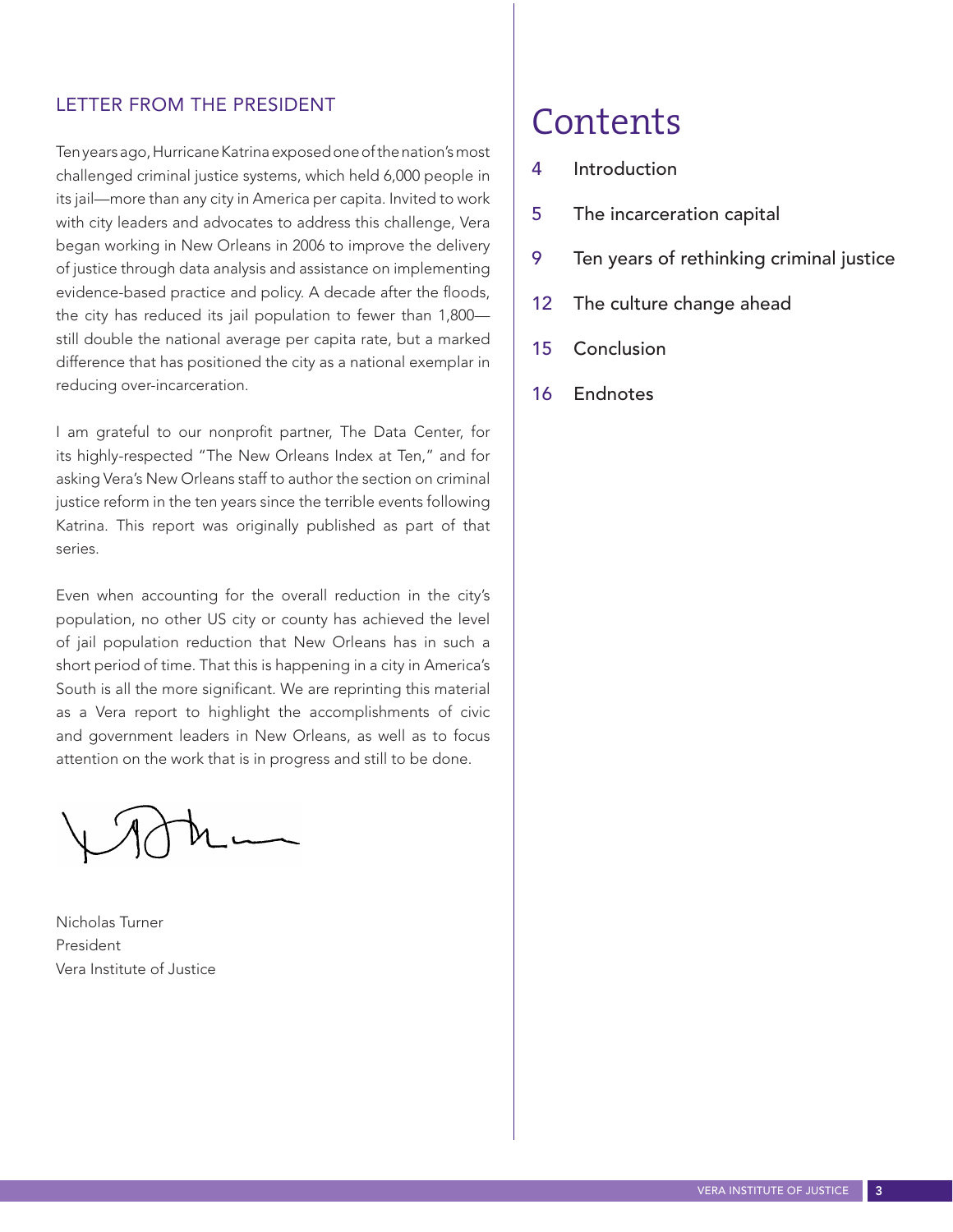## Introduction

Much has changed in New Orleans' criminal justice arena in the past 10 years: two consent decrees forcing reform in the police department and at the jail, a public defender office built on national models as part of a statewide system, an Inspector General's office with a focus on holding criminal justice officials accountable, the city's first Independent Police Monitor, and an active Criminal Justice Committee of the City Council exploring policy reforms. The most ambitious set of changes has addressed the city's dramatic overuse of incarceration in the local jail. Prior to Katrina, and for most of the last 10 years, New Orleans incarcerated residents in the jail at a much higher rate than any other city in the country. In a hopeful sign going forward, the city has reduced the number of people it incarcerates on any given day by more than two-thirds.

New Orleans is now at a pivotal moment. Incarceration is being challenged as the reflexive response to crime. As then-City Council President Arnie Fielkow summed up in 2011, "You cannot incarcerate yourselves into a safer city, and we have learned that over recent years."<sup>1</sup> But putting that lesson into practice in a fractured criminal justice system has been, and remains, an enormous challenge. Speaking earlier this year and looking to the future, First Deputy Mayor Andy Kopplin noted, "One of the biggest challenges going forward is maintaining the philosophical shift we have achieved—to reserve the jail principally for those who are arrested for violent felonies."<sup>2</sup>

This essay explores these dynamics, how the profound failings of the system were laid bare as the floodwaters receded, what city officials and community groups did to reverse course, and the culture change that remains to be fully embraced.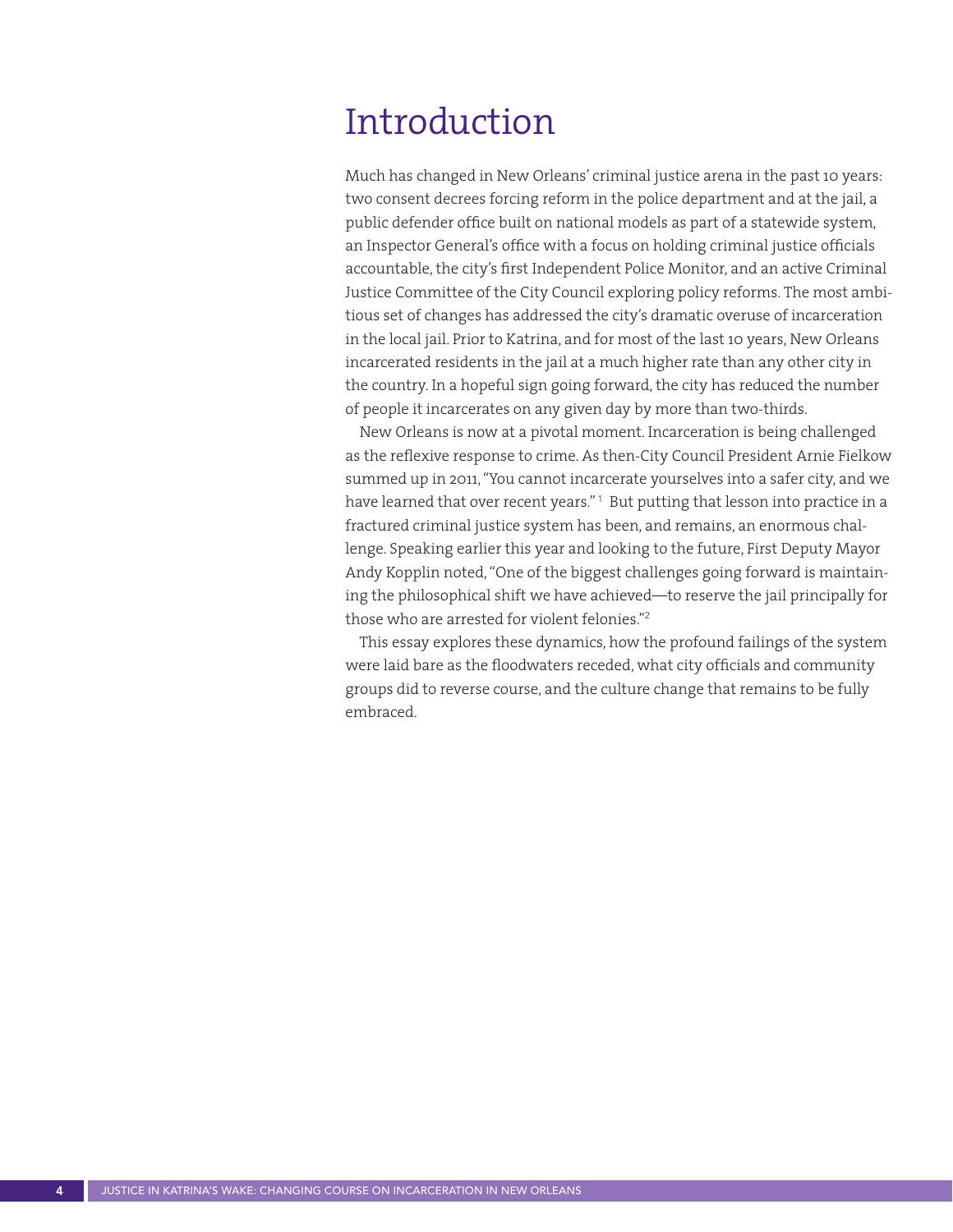## The incarceration capital

New Orleans' history of incarceration is in one sense typical and another unique. The city increased incarceration dramatically beginning in the 1980s, from just above 2,300 inmates in the local jail in 1981 to roughly 6,300 inmates on the eve of the storm.<sup>3</sup> This was typical of a national trend, but New Orleans did it on a scale that was unique. New Orleans' local incarceration rate was more than five times the national average in 2005 (Figure 1).



*Source: BJS, Jail Inmates at Midyear 2007, U.S. Census Bureau*

New Orleans' local jail—misnamed the "Orleans Parish Prison" or "OPP"—was not only widely used, it was widely misused. Jails are meant principally to house defendants awaiting trial who pose a significant risk to public safety or of flight, but OPP was used to detain thousands of pretrial defendants because they did not have the means to pay a financial bond. There was no mechanism to assess defendants' risk; judges set a bail amount based on the arrest charges and what was known of the criminal history and defendants either paid their way out or remained detained.4 In the regular court process, magistrates released virtually no defendants on their own recognizance or on an unsecured personal surety bond, that is, without an upfront, nonrefundable payment.5 In many other U.S. jurisdictions, it is common for nonfinancial release to be used for half or more defendants, especially those charged with nonviolent offenses.<sup>6</sup> In New Orleans in 2003 and 2004, 86 percent of arrests were for nonvio-

#### WHAT IS ORLEANS PARISH?

Orleans Parish is the city of New Orleans. New Orleans and Orleans Parish are interchangable. Their boundaries are the same and they contain the same population.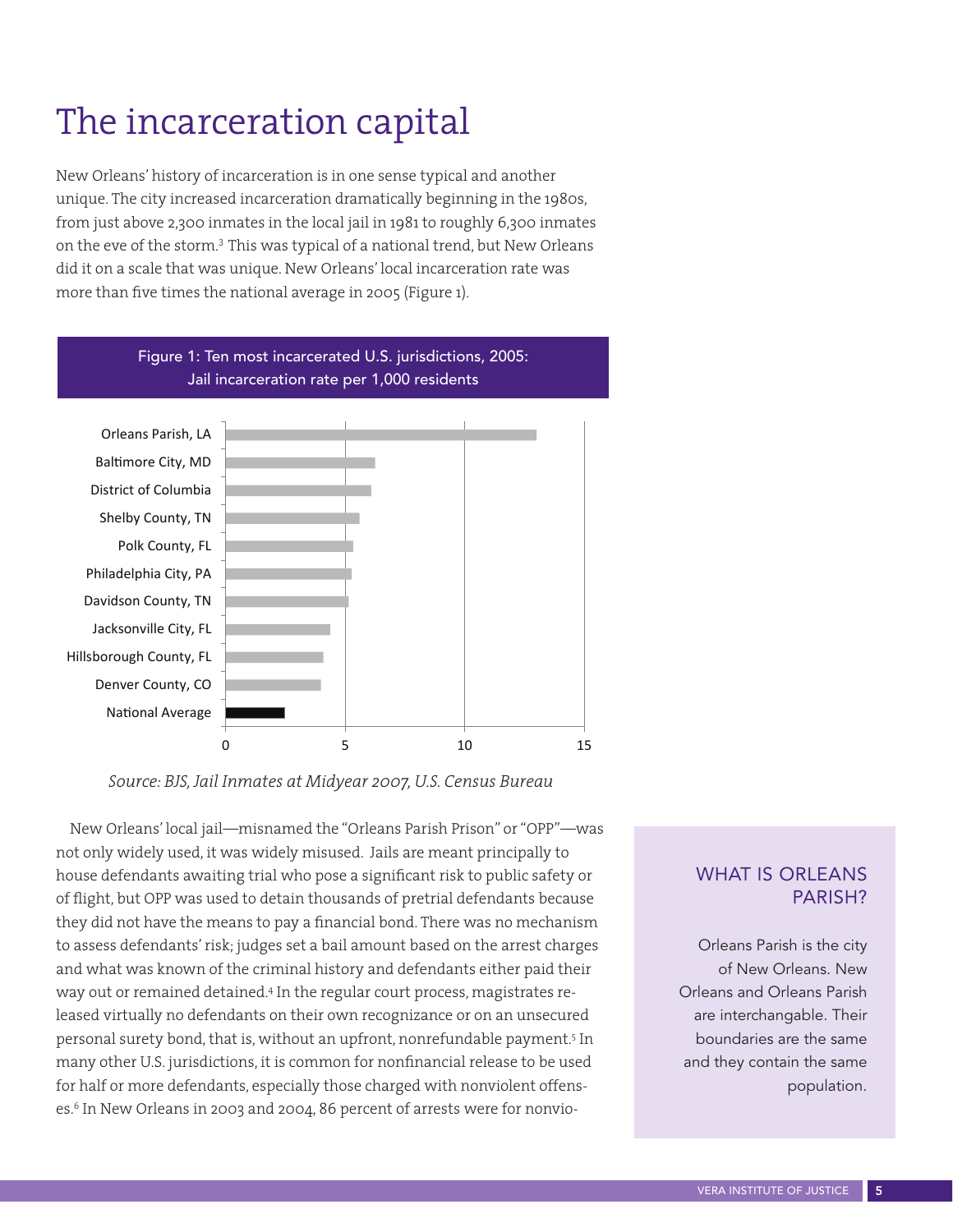lent charges.7 The jail, which is not intended to provide services appropriate for long-term detention, also was used to incarcerate thousands of persons sentenced to multiple years in prison, a practice common across Louisiana but disfavored in other states.<sup>8</sup>

#### THE USES OF LOCATION INCARCERATION

Prisons are designed to be stable, long-term environments for persons sentenced to years of imprisonment for felony offenses and, ideally, to provide appropriate rehabilitative programming and services.

Jails are designed principally to house short-term detainees awaiting trial who may be released at any time. Jails generally do not offer programming, beyond meeting inmates' immediate health needs, because it it not known how long detainees will remain.

#### Core jail functions:

- House pretrial detainees awaiting trial
- House people sentenced to short-term (usually under a year) incarcerations for traffic, municipal, and state misdemeanor convictions
- House people awaiting probation revocation hearings
- House people awaiting extridition

#### OPP other uses:

- House people awaiting parole revocation hearings
- House state prisoners
- House people arrested on minor warrants from other jurisdictions and awaiting transfer
- House people found incompetent to stand trial



*Source: Orleans Parish Sheriff's Office, Criminal District Court, Municipal Court, analysis by Vera Institute of Justice*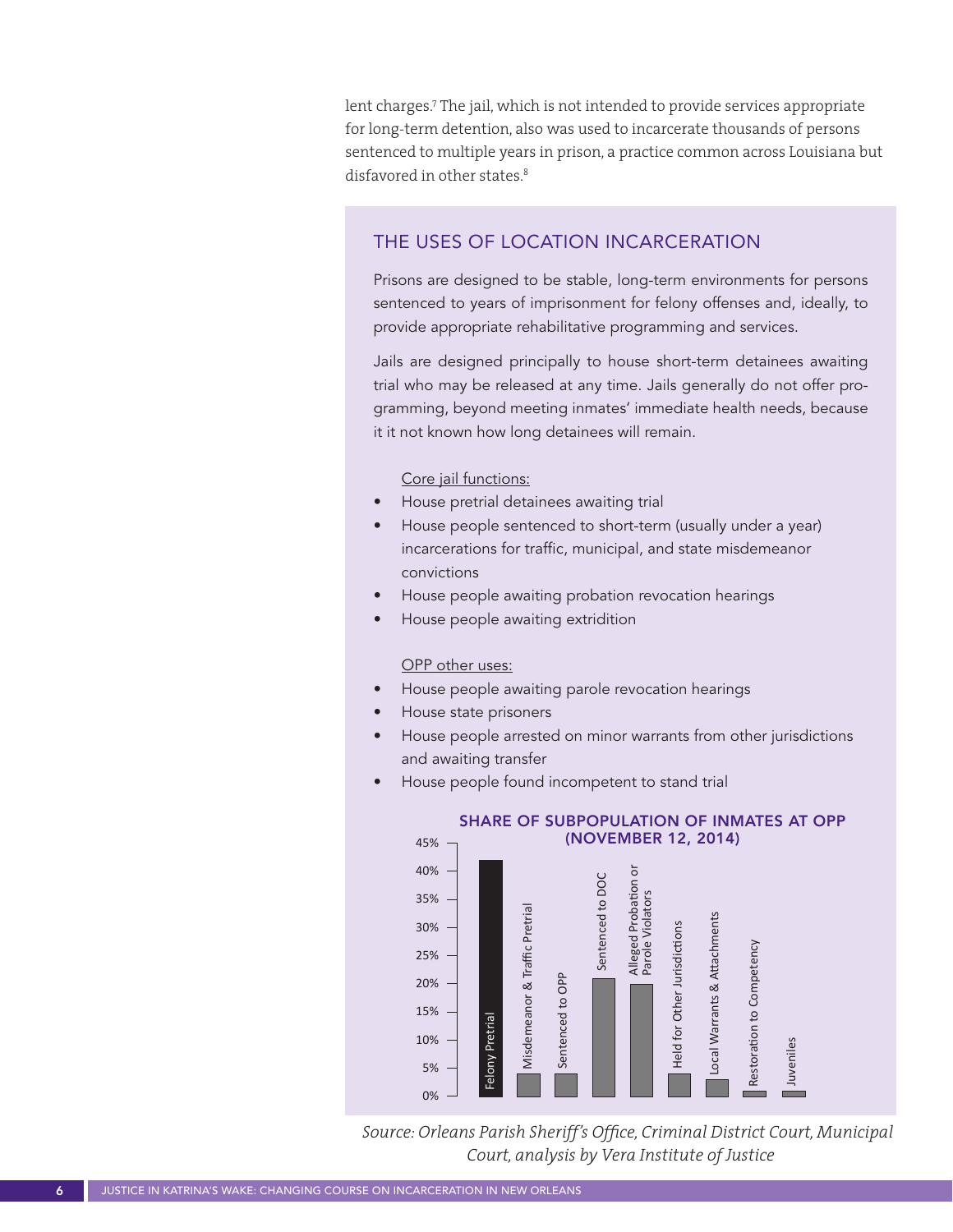The expansion of local incarceration did not improve public safety, whether it was intended to or not. Between 1990 and 2004, crime steadily declined, reducing the apparent need for jail. Yet over the same period, the number of people incarcerated in OPP continued to increase (Figure 2). In fact, there is no evidence that incarcerating more people leads to safer communities and jail incarceration specifically can have detrimental effects on public safety when overused.<sup>9</sup> Notably, incarcerating low-risk defendants pretrial significantly increases their chances of recidivism.<sup>10</sup> Most OPP prisoners are being held pretrial, before they are convicted of a crime and often before they are formally charged with a crime. Louisiana law allows 45 days' detention before deciding to charge a person for a misdemeanor (60 days for a felony) and Orleans prosecutors routinely used what they were allowed. Most held in pretrial detention were either not subsequently convicted or not sentenced to incarceration if convicted.<sup>11</sup>



#### Figure 2: Crime and incarceration rates in New Orleans

*Source: FBI, Uniform Crime Reports; BJS, Annual Survey of Jails; U.S. Census Bureau*

Practically speaking, incarcerating people even if only for a few days (including those who are never convicted of a crime) causes them difficulties in almost every aspect of life for the foreseeable future.12 Moreover, all New Orleanians were not equally impacted. In 2010, 85 percent of people detained at OPP were black, whereas blacks represented roughly 60 percent of city residents.<sup>13</sup> In addition, black defendants stayed twice as long pretrial as their white counterparts when charged with the same offense.<sup>14</sup> These practices contributed to tragically high unemployment rates among black men.<sup>15</sup>

The city's incarceration practices also impacted the broader community financially, as taxpayers paid for jail operations through the city's general fund.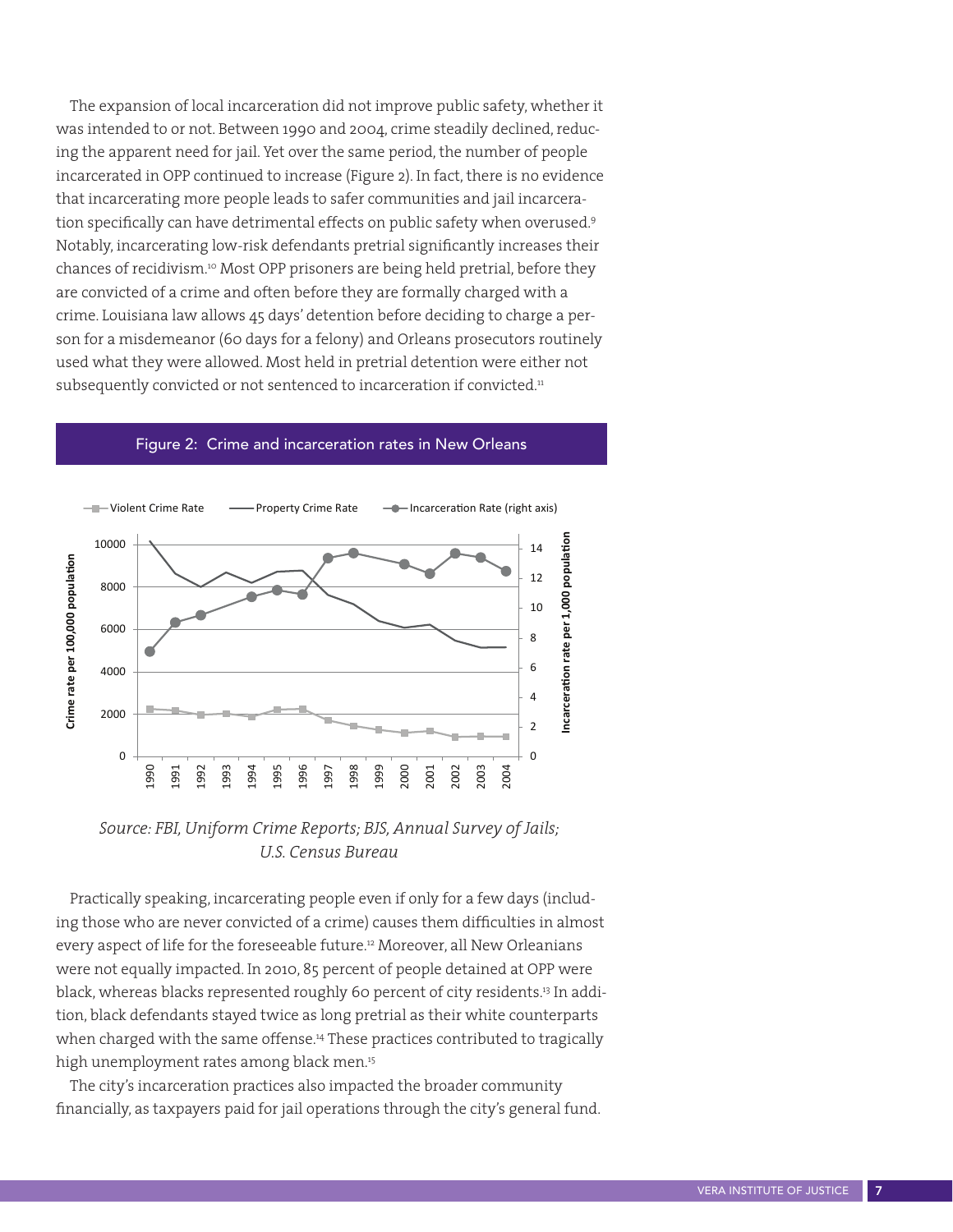Indeed, the city paid the Sheriff a per diem for each inmate.16 By foregoing its budgeting authority for the jail, the city had relinquished all responsibility to the Sheriff and incentivized the Sheriff to house as many people as possible. The cost to the city of operating the jail more than doubled between 1990 and 2004, from \$15 to \$35 million annually (Figure 3). The increased number of inmates and ineffective management led to OPP becoming dangerous and unhealthy for inmates and staff alike.<sup>17</sup>

Beyond the jail, other criminal justice system actors came to rely on revenues linked to incarcerated individuals. The criminal courts collected fees from each commercial bond, incentivizing judges to impose financial bail that left many poor, low-risk people unnecessarily detained.18 And the big winners in the financial bail system, the commercial bondsmen, became enormously powerful local actors, using their profits to influence state and local policy in favor of the financial system that leads to overdetention and poor public safety outcomes. Judges also frequently incarcerated defendants for failure to pay conviction fees, a practice the U.S. Department of Justice recently decried in its report about Ferguson, Missouri, where it found, "… the court primarily uses its judicial authority as the means to compel the payment of fines and fees that advance the city's financial interests." DOJ concluded that these practices "violate the 14th Amendment's due process and equal protection requirements [,] … impose unnecessary harm, overwhelmingly on African-American individuals, and run counter to public safety."19



Figure 3: City expenditures on jail and jail population

*Source: City of New Orleans, Annual Budgets; BJS, Annual Survey of Jails* 

Prior to the storm, few New Orleanians were aware of the extraordinary perversity of the city's incarceration practices. Hurricane Katrina exposed the damage caused by these practices and inspired an expanding group of leaders in community and government to confront them.

Note: The Sheriff's expenditures represented four percent of the city's overall expenditures in 1989, and reached seven percent in 2004. Figure 3 is based on actual expenditures and includes all sources of funding (general funds and grants). These figures likely underestimate the full cost of the jail as certain costs are paid indirectly by the city (such as pensions and benefits) and are not included in the Sheriff's budget. The Office of the Inspector General found that the cost of operating the jail was at \$37,678,611 in 2011, or \$47.26 per inmate per day, more than twice the per diem.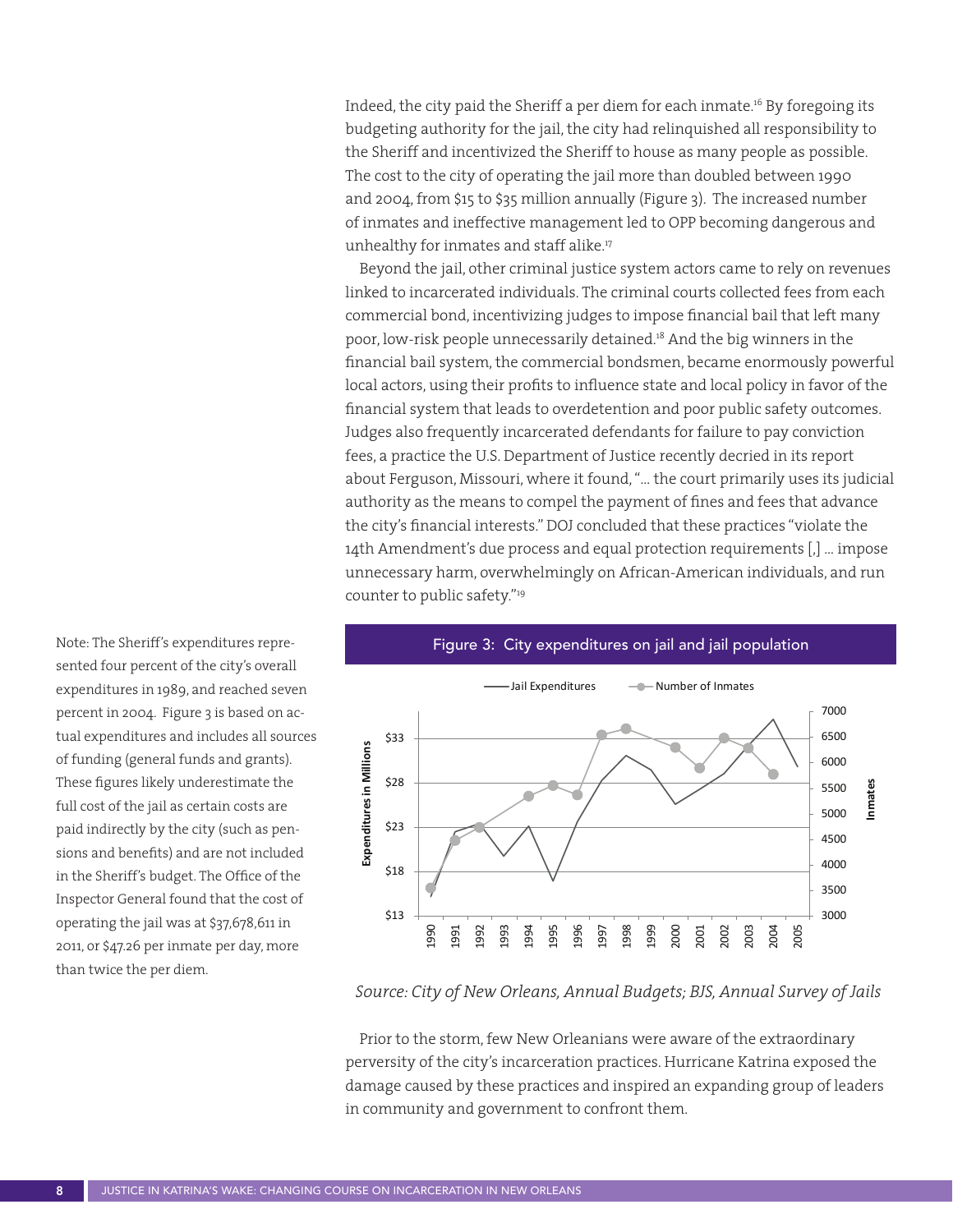## Ten years of rethinking criminal justice

Albeit slowly, the city is transforming the most significant feature of the post-Katrina criminal justice landscape, its over-reliance on local incarceration. Managing incarceration has come to be understood as instrumental in delivering effective justice and public safety, as has asserting control over the jail's size, conditions, and costs.

#### THE MOMENTUM FOR CHANGE

Katrina paralyzed the entire criminal justice system for months as employees were displaced, buildings flooded, and files destroyed.<sup>20</sup> The most disturbing criminal justice aspect of the Katrina aftermath was the plight of OPP inmates. Images of the Broad Street Overpass filled with inmates in orange jumpsuits in the broiling sun, stories of inmates held in makeshift cages behind the bus station, and the months-long search for inmates lost in jails and prisons across the state made New Orleans infamous throughout the world. Much more than a Katrina story, these images and stories revealed a criminal justice system that was neither effective nor just.<sup>21</sup> At the same time, a national debate about incarceration was emerging, prompting states and municipalities to examine their incarceration practices.

In New Orleans, twin themes emerged in the first five years after the storm. First, the system was failing at addressing violent crime. And second, the system's focus on incarceration had devastating effects on communities.<sup>22</sup> More than a wake-up call, Katrina provided a concrete opportunity: The need to rebuild the city's jail complex encouraged some to reimagine the role of incarceration in creating a safe and just community.

#### COMMITTING TO CHANGE

In one of the most important post-Katrina developments, community leaders, membership organizations, and nonprofits took the lead in guiding city leaders to regain control over the size of the jail. In 2010, the Sheriff's proposal to build a new 5,832-bed jail complex to replace the flood-damaged facilities was made public after the City Planning Commission recommended its approval.<sup>23</sup> Moreover, the plan required no city dollars as Federal Emergency Management Agency (FEMA) funds were available for construction costs.<sup>24</sup> The City Council was set to approve the plan as one of dozens of items on a routine zoning docket.25 As soon as the plan was made public, however, a small group of informed community members convened and began speaking with Council members and senior staff in the Mayor's office.<sup>26</sup> That group merged into the then-dor-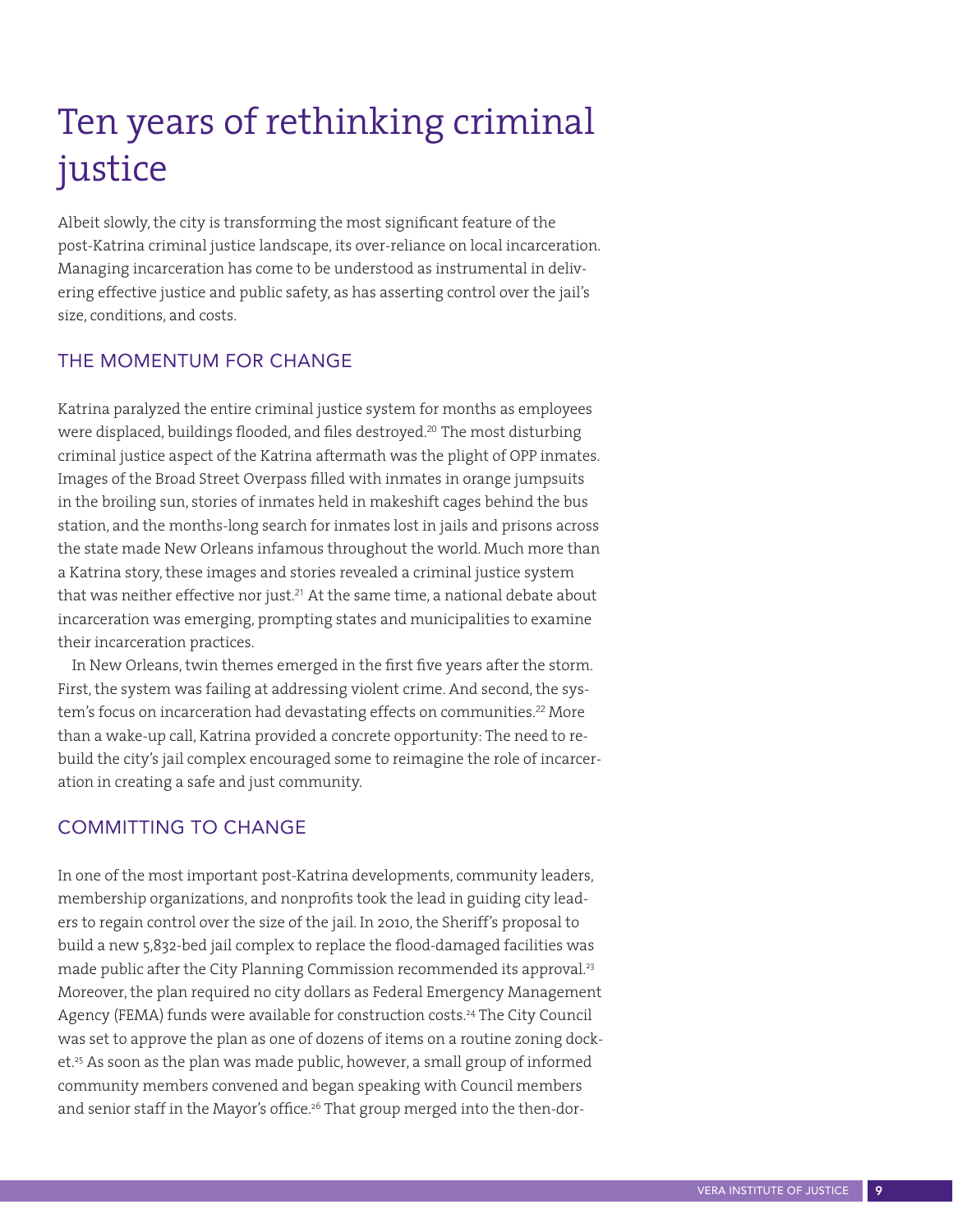mant Orleans Parish Prison Reform Coalition, which has been advocating for a smaller jail and better conditions for inmates ever since. Two other groups, the Workers Center for Racial Justice and the New Orleans Coalition on Open Governance, also were actively involved. These groups delivered a clear message: The city could not afford, either in fiscal or humanitarian terms, to incarcerate its residents at a rate five times the national average.

Councilmember Stacy Head, controlling the zoning item because the jail lay in her district, with support from Criminal Justice Committee Chair Susan Guidry, agreed to delay the vote on the new jail's conditional use permit, and Mayor Landrieu tasked First Deputy Mayor Kopplin with convening a Criminal Justice Working Group to fully review the proposal. City leaders were starting to understand that New Orleans could not afford present levels of incarceration and that an oversized jail is itself a major driver of overincarceration.

After discussion and input from criminal justice experts and community leaders, the Mayor's working group concluded that "if specific policy reforms are fully implemented, New Orleans would need approximately 1,485 beds to house local inmates by the year 2020."<sup>27</sup> The group recommended the Council authorize construction of only one of the housing units in the Sheriff's plan, designed for 1,438 beds.

On Feb. 3, 2011, the Council chambers were filled with residents brandishing signs that read "1,438 cap!" and "Decommission Now" and numerous public comments supported a smaller jail.<sup>28</sup> Following the recommendations of the working group, the Council enacted an ordinance allowing construction of the 1,438-bed facility, requiring that the new facility be equipped to house all types of inmates (except those with acute mental health needs) and mandating that all other housing units be decommissioned upon completion of the new facility.29

This series of decisions was extraordinary. First, it was driven by the mobilization of residents on an issue that likely would not have made the news a few years prior. Second, it indicated an historic change from the city's laissez-faire approach to jail oversight. Third, it showed a strong commitment by city leaders to rethink incarceration practices, despite public concern with crime. But, with a jail population of roughly 3,400 inmates at the time, the 1,438-bed cap would have to be followed by equally extraordinary efforts to change practices that drive the overuse of local incarceration.

Two other developments, near in time to the jail-size debate, were key in framing a new post-Katrina criminal justice landscape. First, the city began partnering with the Vera Institute of Justice to recommend and implement reforms based on national good-practice models.<sup>30</sup> Under the umbrella of the Criminal Justice Leadership Alliance (CJLA), this partnership offered insight into ways other jurisdictions had improved practices and reduced jail incarceration while promoting safe communities, and it provided data analysis and implementation assistance for collaborative justice improvements. Second, following findings of widespread constitutional violations at OPP by the U.S. Department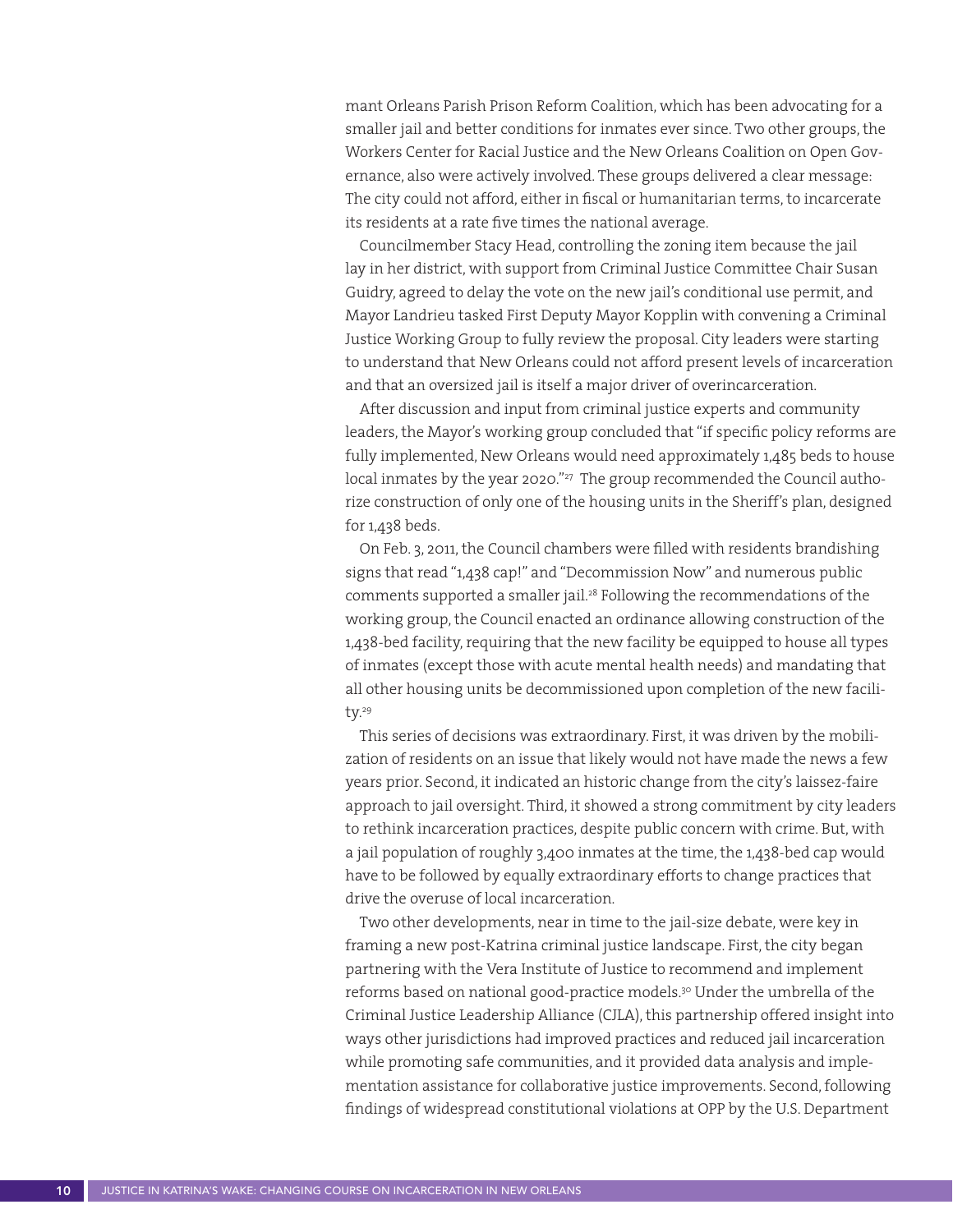of Justice, the Sheriff and City entered into a consent decree to improve the conditions of confinement.<sup>31</sup> The litigation's focus on inmate care, staffing, and management soon gravitated to funding. It became clear that the per diem was not only a perverse way to fund, but insufficient in amount to allow for a constitutional jail. With a huge price tag looming, city leaders were incentivized to reduce the number of people in jail.

#### CHANGE THROUGH INNOVATION

Despite strong commitment from residents and city leaders, the task of reducing the jail population to levels that could be accommodated in a 1,438-bed facility was daunting. Indeed, changing incarceration practices meant fundamentally changing the way the criminal justice system and its actors—police, judges, prosecutors, defense lawyers—operated.

Prior to the jail-size decision, system actors within the CJLA undertook a number of innovative initiatives that had incarceration-reduction effects. For example, the City Council enacted a series of municipal ordinances in 2008 and 2010 to encourage NOPD officers to issue a summons—requiring a person to appear in court on their own—for most nonviolent municipal charges such as disturbing the peace or marijuana possession.<sup>32</sup> Police officers had routinely booked defendants into the jail for minor charges. With support from a CJLA working group, NOPD rose to the challenge. Prior to this initiative, officers were arresting 70 percent of people charged with nonviolent municipal offenses. After the initiative, and consistently since then, the rates have reversed, with officers issuing summonses in 70 percent of those cases.<sup>33</sup>

The most significant issue flagged in a 2007 report by the Vera Institute was the absence of a program to guide judges' decisions to release or detain arrestees before trial based on an assessment of their risk of flight or reoffending.34 Such tools, administered by pretrial services programs across the nation, have been documented to safely reduce jail populations.<sup>35</sup> In New Orleans, the continued reliance on financial bail without consideration for risk was causing many defendants to remain in jail because they could not pay even a low bond. After over a year of planning through a CJLA working group, New Orleans Pretrial Services launched in early 2012. The program, initially funded by DOJ's Bureau of Justice Assistance, is now funded by the city and operated by the Vera Institute. As the first major step to reframe the pretrial incarceration system, the program has shown good if modest results. Today, nearly 10 percent of lowand low-moderate risk defendants are released through nonfinancial means in the regular court process, up from virtually zero prior to the storm, with the vast majority of defendants appearing for court dates and staying crime free during the pretrial period.<sup>36</sup>

These initiatives had a strong impact on the jail population by reducing the number of people who were arrested and facilitating the release of many defendants who could safely await trial in the community. The average daily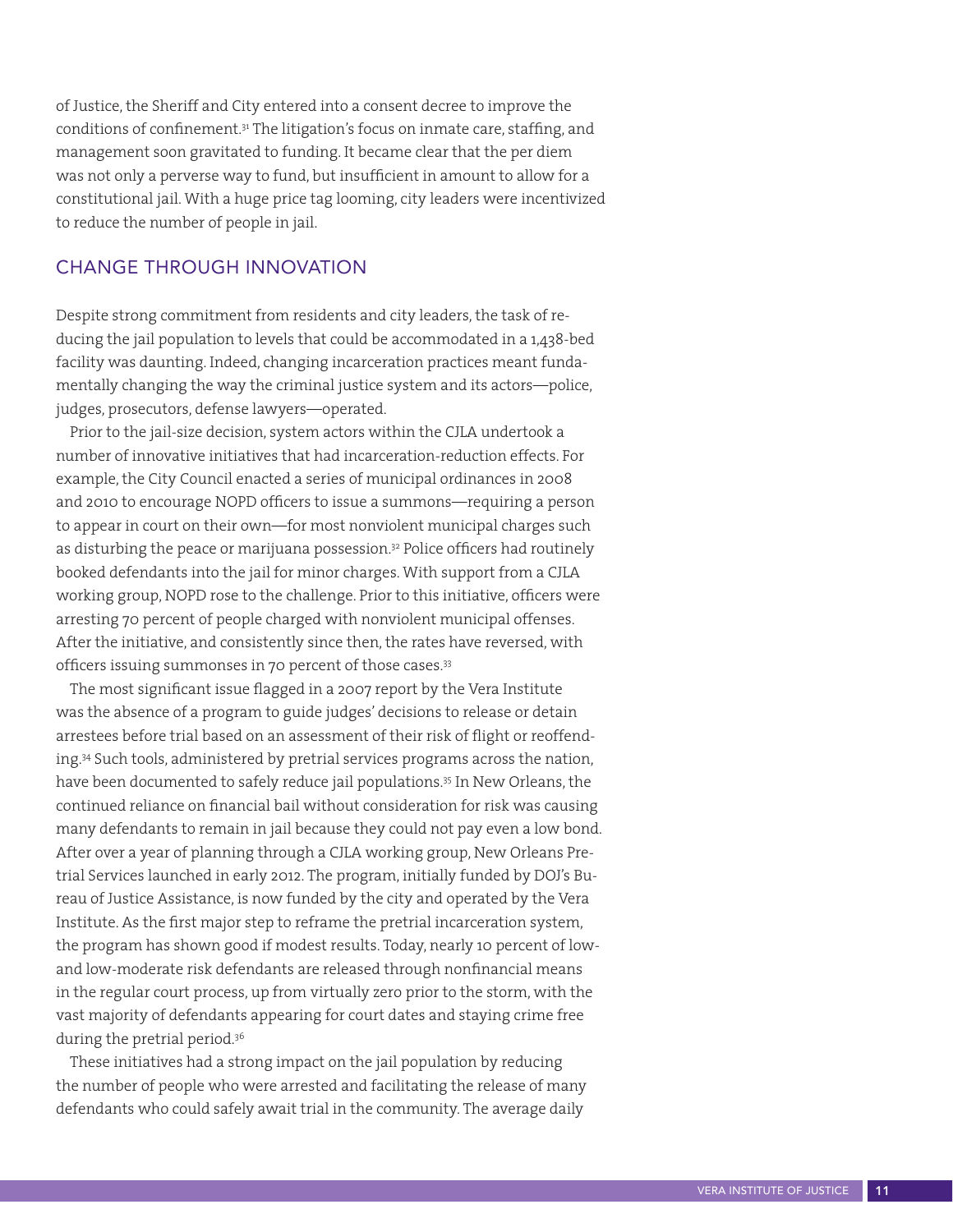jail population was reduced from 6,000 prior to the storm to 3,400 in 2010, and to less than 1,900 in April 2015, a 67 percent drop overall.<sup>37</sup> Moreover, the city's crime rate continued to decline along with the reduction in local incarceration (Figure  $4$ ).<sup>38</sup>



#### Figure 4: Crime and incarceration rates in New Orleans

*Source: FBI, Uniform Crime Reports; BJS, Annual Survey of Jails; U.S. Census Bureau*

The Mayor and his senior staff have emerged as leaders in reducing the jail population. They ended the per diem funding system, committed publicly to holding the line on a 1,438-bed jail, and have taken the lead in changing practices that drive overincarceration. In February 2015 the Mayor created the Jail Population Management Subcommittee of the Criminal Justice Council, comprised of the system's leaders, to coordinate further reductions in the jail population. Community groups continue to play a role, notably the Micah Project, a collaboration of 14 congregations that has advocated for New Orleans Pretrial Services and reducing the use of incarceration to fit within a 1,438-bed jail.

New Orleans has come a long way since Katrina. To continue reducing the number of New Orleanians behind the walls of OPP, leaders and residents must now embrace a broader change in culture.

## The culture change ahead

Changing government practice—and particularly criminal justice practice—is never easy. To sustain and capitalize on successes to date, city leaders and the broader community must tackle the systemic issues that drive our overuse of incarceration. Namely, the city must commit to a coordinated justice system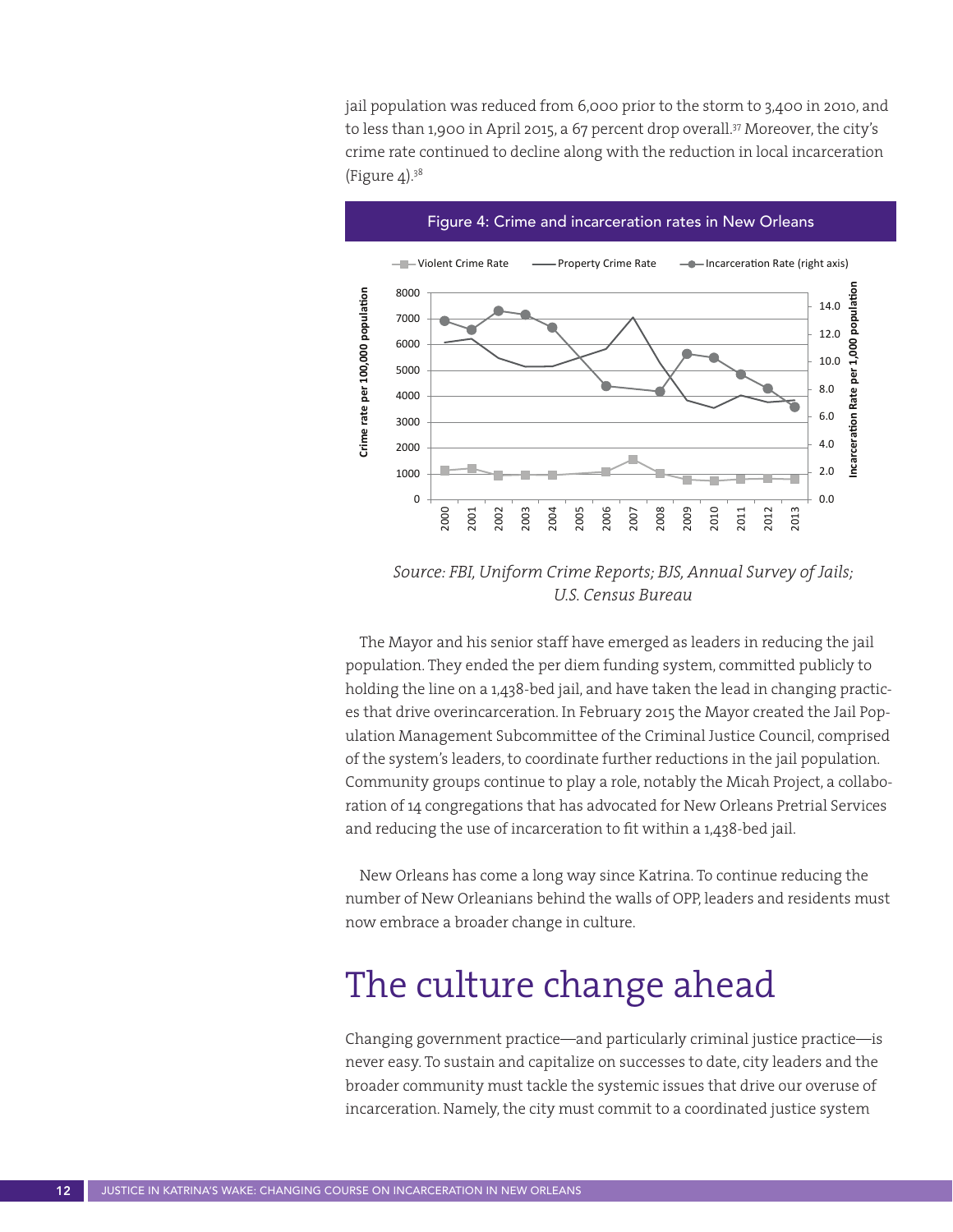that is driven by positive goals and outcomes; that defers to other sectors to address the root causes of crime and the needs of those at risk; and that is rooted in deep concern for all residents' safety and dignity.

#### AN OUTCOME-DRIVEN AND COORDINATED SYSTEM

To be able to reduce the jail population in a safe and sustainable way, city leaders must invest in programs and tools that have measurable outcomes. This not only requires a commitment to good practices, it also requires a reinforced commitment to oversee and coordinate all criminal justice efforts to ensure they are consistent with system goals. The city must support programs that have specific and meaningful goals, track outcomes that relate to these goals, and realign strategies if the programs do not perform.<sup>39</sup>

This has not been the norm in New Orleans where many initiatives have untraceable, perhaps counterproductive, results. For example, the drug courts, diversion, and electronic monitoring programs do not have articulated goals, do not report outcomes, and do not have transparent eligibility rules.40 Program goals and outcome measures are necessary to ensure that resources are invested wisely in effective programs and to hold actors accountable to the public. In the New Orleans criminal justice system, where data are rarely used to examine practices, individual system actors have considerable autonomy, and potential revenues continue to influence policy, it is particularly critical to develop a core commitment to effective practices.

To orchestrate the shift toward outcome-driven practices and accountability, officials will need to demonstrate strong leadership in the years to come. The reinvigorated Criminal Justice Council could play an instrumental role in ensuring programs' reliance on data and proven practices, monitoring overall performance, and coordinating criminal justice actors.

To fully coordinate criminal justice efforts, city leaders will need to overcome a number of obstacles. Most challenging will be the ability of the Mayor and Council to retain control over the jail's budget, especially given the involvement of the federal court. The cost of operating the jail has increased by at least 40 percent since 2010, in part due to additional funding mandated by the court.<sup>41</sup> Without budgetary control, the city will not be able to realize the savings accomplished through its jail population reduction efforts, even though these efforts directly contribute to improving conditions of confinement for OPP inmates. Indeed, fewer detainees require fewer staff, a smaller facility, and a decreased need for costly services, such as medical and mental health care. The challenge ahead is for consent decree actors to understand that jail population reduction is "not just good criminal justice policy but essential to bringing constitutional standards to OPP," summarized First Deputy Mayor Kopplin.<sup>42</sup> These challenges will require continued engagement by the city to get the federal actors on board with their population-reduction efforts and allow it to reinvest the savings in community needs.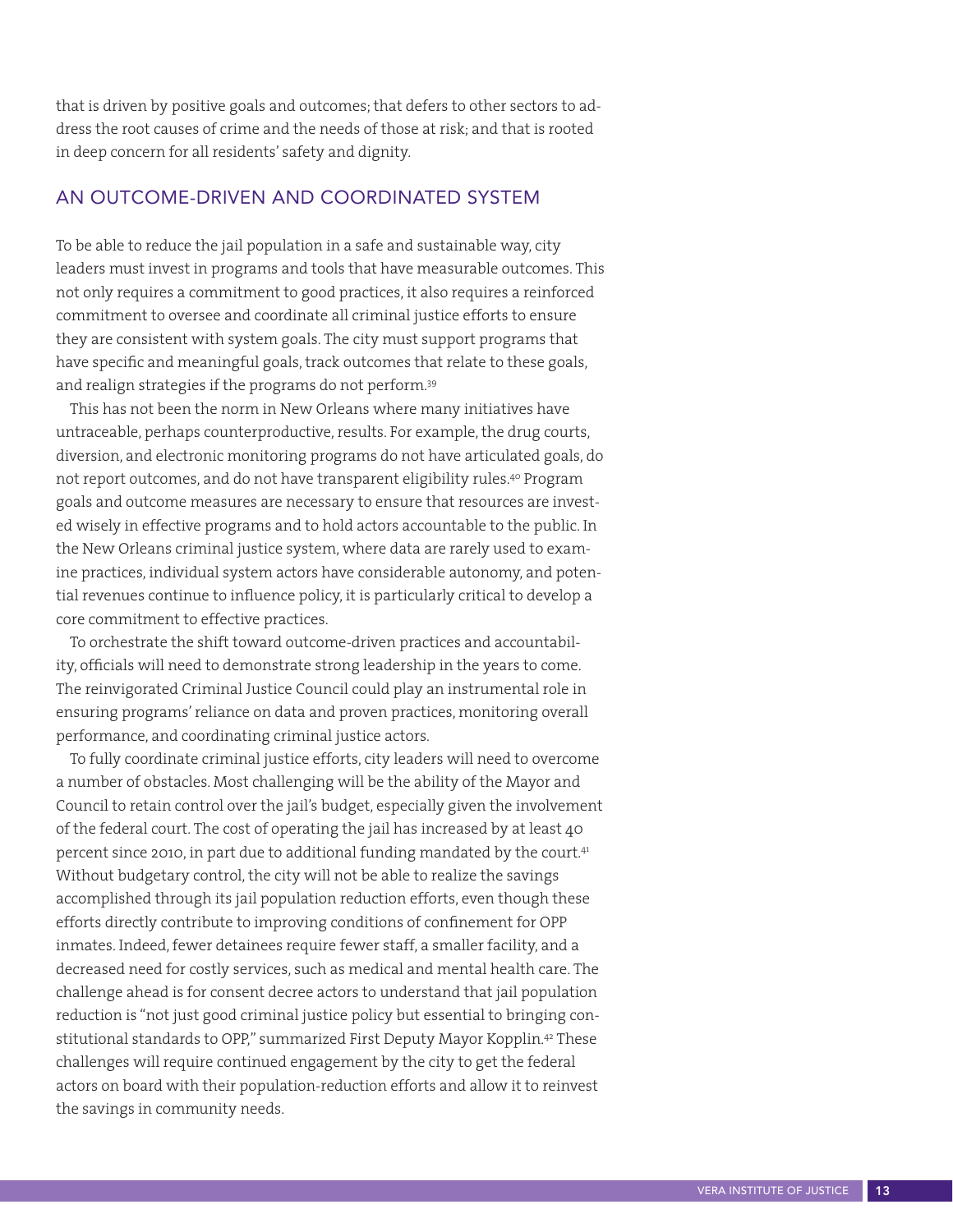#### ADDRESSING PEOPLE'S UNDERLYING NEEDS

Effective criminal justice does not exist in a vacuum. The expansion of our criminal justice system, especially its use of incarceration, reflects the diminution of other systems that allow people to thrive. Most tragically perhaps, the jail has become New Orleans' de facto mental health treatment facility. After Katrina, the closure of Charity Hospital virtually eliminated inpatient mental health beds for the poor.43 The lack of affordable treatment options, along with high numbers of uninsured residents and the state's rejection of Medicaid expansion, exacerbated the problem and resulted in the jailing of New Orleans residents in mental health crisis.<sup>44</sup> There is likely no less therapeutic setting for persons in mental health crisis than a jail.45

Katrina increased the prevalence among New Orleanians of trauma and mental illness, making the need for community-based behavioral health care paramount.46 Although the state controls many of the public health funds, the city would benefit from investing in adequate outpatient and inpatient behavioral health care. Not only would that allow residents with mental illness to live stable lives, it would also save money by reducing the number of people incarcerated. In the short term, the city could invest in alternatives to arrest and detention for people suffering mental health crises. San Antonio, for example, has made such a commitment. It built and operates a comprehensive center providing short-stay inpatient care, detoxification, long-term substance abuse treatment, and housing and job training services and is used by police as an alternative to the criminal justice process.<sup>47</sup>

As long as gaps exist in community-based services, the criminal justice system will fill them, often inside the walls of the jail. To ensure that public resources are used wisely—in the community rather than in the jail whenever possible—decisionmakers should coordinate across fields when developing policy. In addition, savings from reductions in the use of incarceration should be used to fund programs and services to divert individuals from the criminal justice system into expanded community-based services.

#### RETHINKING PUBLIC SAFETY

Public safety is often reduced to the notion of crime and punishment. In the last four decades, jurisdictions began relying more and more on incarceration in a failed search for safety.<sup>48</sup> But, the research shows that incarceration, especially widespread use of jail, is not an effective tool for keeping the public safe. Incarcerating those who do not pose significant risk disrupts their ability to work and participate in family and community life, and makes it ultimately more likely they will commit crimes.49

Moreover, our public safety narratives rarely reflect who is in fact unsafe. Racial and cultural biases pervade incarceration policies from state statutes to individual detention decisions. These policies perpetuate a narrative of mid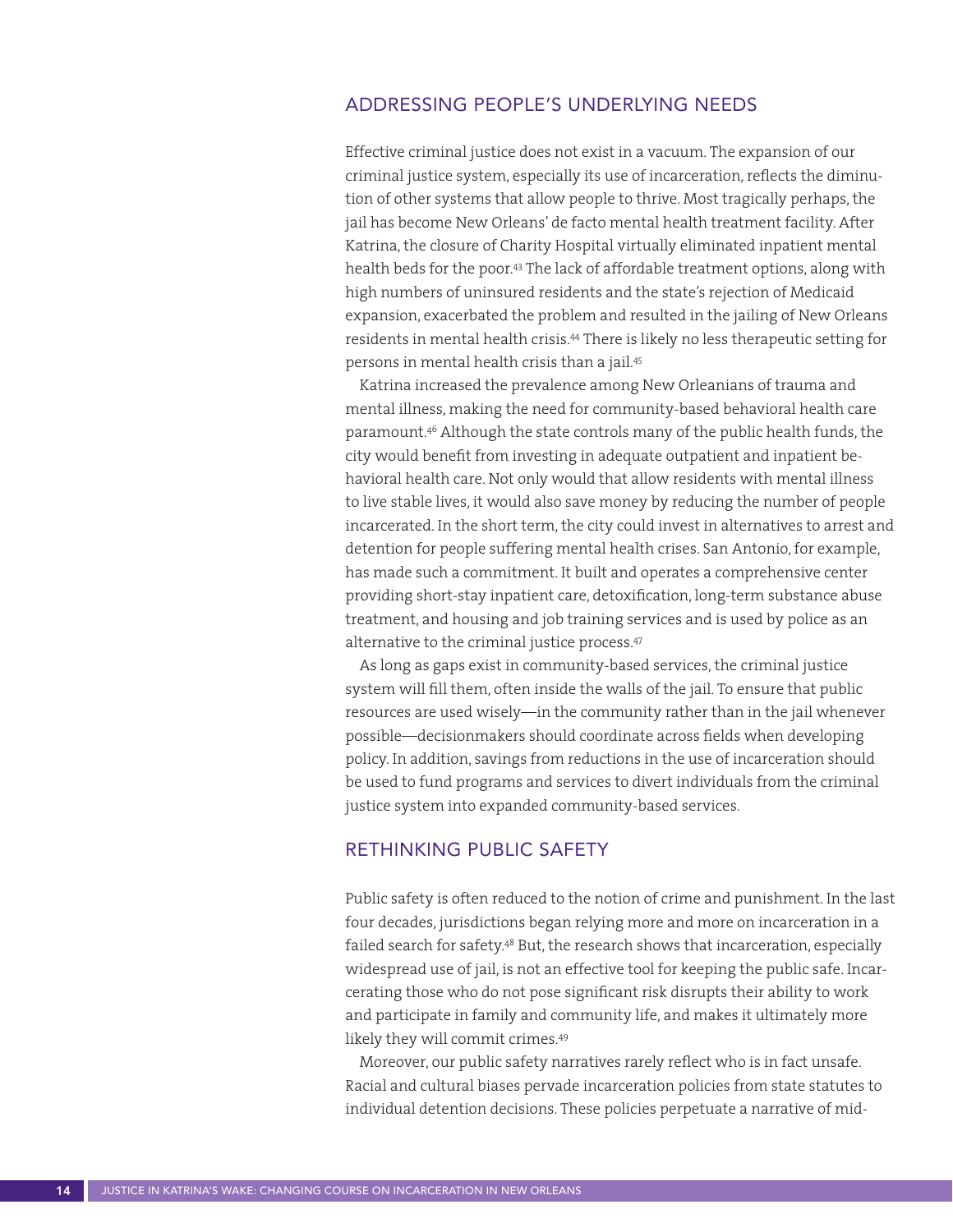dle-class whites as victims and poor blacks as criminals.<sup>50</sup> But residents of poor, mostly black communities are not only more likely to be targeted in policing and other responses to crime, they are also more likely to be the victims of crime.51 While changing, these narratives are still extremely strong nationwide and New Orleans is no exception, dampening the city's ability to achieve deep and lasting reforms to its overuse of incarceration.<sup>52</sup>

In the next 10 years, New Orleans must tackle this issue if it wants to sustain reductions in incarceration rates and fundamentally address its crime problems. City leaders will need to show continued commitment, despite resistance from those who benefit from the old system, and the public will need to hold elected officials accountable for fairer and more effective approaches. For the city to move forward, leaders must focus particular attention on practices that divide the community along race and class lines, the uses of incarceration high among them. With these pieces in place, a more inclusive narrative of public safety will be able to emerge, one that respects the needs of all residents, regardless of their socioeconomic status or whether they are currently or have ever been incarcerated.

## Conclusion

For the distance they have traveled in the 10 years since the levees failed, New Orleanians and their leaders have much to be proud of. The commitment of the Mayor and City Council to restrict the supply of jail beds to 1,438 was crucial and should help constrain demand by justice system actors. However, the opposing pressures that led to the hyperexpansion of local incarceration in the first place must be kept in check. For New Orleans to truly refocus this vast sector of government on good practices, with good public safety, justice, and health outcomes, will require a deep cultural shift.

It will not be enough for one Council and one Mayor to make one decision about the size of the jail, as immensely important as it is. It will not be enough to reduce incarceration solely to address the financial, but not the human, costs. It will require the community's resolve that government must implement policies grounded in the dignity and safety of all its residents. And it will require an appreciation that a city that turns first to incarceration to address its problems of crime, poverty, and mental illness is a city that forgot to care. New Orleans is well positioned to accomplish this historic shift.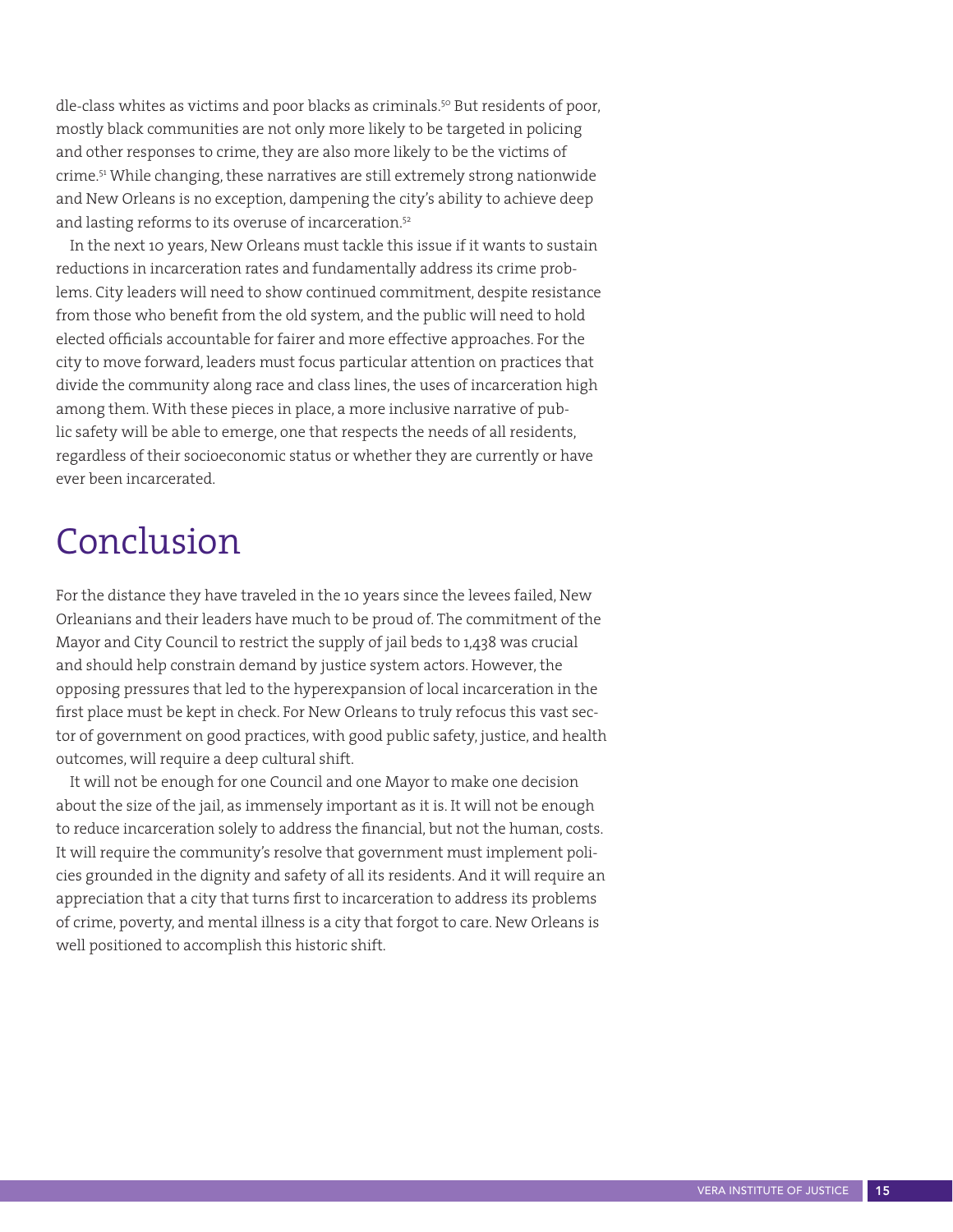#### ENDNOTES

- See The Lens, "New jail building approved by City Council; sheriff must close others when it's built," 2011 (http://thelensnola.org/2011/02/03/ jail-ordinance-passe/).
- 2 Personal communication from Andy Kopplin, Deputy Mayor, City of New Orleans, March 3, 2015.
- 3 For jail population in the early 1980's, see New Orleans Office of Criminal Justice Coordination, "A Systemic View of Jail Population Factors in Orleans Parish: An Initial Description," p.32, 1983. For 2005 jail population numbers, see Bureau of Justice Statistics, "Jail Inmates at Midyear 2007," 2008 (www.csdp.org/research/jim07.pdf). There were 6,295 inmates in OPP on June 30, 2005. The average daily population for the year ending June 30, 2005 was 5,919.
- See Vera Institute of Justice, "Proposals for New Orleans' Criminal Justice System: Best Practices to Advance Public Safety and Justice," 2007 (www.vera.org/sites/default/files/resources/downloads/no\_proposals. pdf).
- 5 Ibid. Roughly 21 percent of released defendants were released on their own recognizance outside of the regular court process, usually because a family member, lawyer, or influential connection negotiated release directly with a judge outside of open court and without the participation of the prosecutor. See Metropolitan Crime Commission, "An Analysis of Bail Bond Reductions in Orleans Criminal District Court," 2005 (http:// metrocrime.org/wp-content/uploads/2013/05/Bail-Bond-Reductions-in-Orleans-CDC-MAR-2005.pdf).
- 6 See Vera Institute of Justice, "Incarceration's Front Door: The Misuse of Jails in America. Vera Institute of Justice," 2015 (www.vera.org/sites/ default/files/resources/downloads/incarcerations-front-door-report.pdf).
- 7 65 percent of arrests were for drug-related charges. See Metropolitan Crime Commission, "Performance of the New Orleans Criminal Justice System 2003-2004," 2005 (http://metrocrime.org/wp-content/uploads/2013/10/Perf-of-the-NO-Criminal-Justice-System-2003-2004.pdf).
- 8 Louisiana held 52 percent of state-sentenced prisoners in its local jails in 2013. The two states with the next highest rates of jail use for state prisoners, Kentucky and Mississippi, were at 39 and 29 percent, respectively, and the national average among states was 6.2 percent. See Bureau of Justice Statistics, "Prisoners in 2013," 2014 (www.bjs.gov/content/ pub/pdf/p13.pdf).
- 9 High levels of jail incarceration provide diminishing or negative public safety outcomes. See Subramanian, R., Delaney, R., Roberts, S., Fishman, N., & McGarry, P. (2015).
- 10 Lowenkamp, C.T., VanNostrand, M., & Holsinger, A. "The Hidden Costs of Pretrial Detention," Laura and John Arnold Foundation, 2013 (http://csgjusticecenter.org/wp-content/uploads/2013/12/The-Hidden-Costs-of-Pretrial-Detention.pdf).
- 11 In the Orleans Criminal District Court in 2003-2004, 58 percent of arrests resulted in prosecution and seven percent of arrests led to a prison sentence. See Metropolitan Crime Commission, "Performance of the New Orleans Criminal Justice System 2003-2004," 2005 (http:// metrocrime.org/wp-content/uploads/2013/10/Perf-of-the-NO-Criminal-Justice-System-2003-2004.pdf).
- 12 For an overview of collateral consequences, see Subramanian, R., Moreno, R., & Gebreselassie, S. "Relief in Sight? States Rethink the Collateral Consequences of Criminal Conviction, 2009-2014," Vera Institute of Justice, 2014 (www.vera.org/pubs/states-rethink-collateral-consequences). For resources on existing collateral consequences, visit: http://www. abacollateralconsequences.org. For consequences of incarceration, see Subramanian, R., Delaney, R., Roberts, S., Fishman, N., & McGarry, P. (2015).
- 13 Pre-Katrina information on inmates' race is not publicly available but there is no indication that the trend shifted since the storm. For the racial breakdown of local inmates, see Austin, J., Ware, W., & Ocker, R., "Orleans Parish Prison Ten-Year Inmate Population Projection," The JFA Institute, 2010 (www.ncjrs.gov/pdffiles1/nij/grants/233722.pdf). For the racial breakdown of New Orleans, see U.S. Census Bureau, New Orleans City, Louisiana. "QuickFacts Beta," 2010 (www.census.gov/quickfacts/ table/PST045214/2255000,00.)
- Austin, J., Ware, W., & Ocker, R. (2010).
- 15 In 2000, 46 percent of black working-age men in the New Orleans metropolitan area were not employed. See Plyer, A., Ortiz, E., Horwitz, B., & Hobor, G., The Data Center, "The New Orleans Index at Eight," 2013 (www.datacenterresearch.org/reports\_analysis/the-new-orleans-indexat-eight/.)
- 16 Appended to a 1969 lawsuit, the per diem was adjusted over the years, reaching \$22.39 per inmate per day in 2003. See Maldonado, C., The Lens, "Mayor, sheriff end much-criticized prisoner per diem method," November 2014 (www.louisianaweekly.com/mayor-sheriff-end-much-criticized-prisoner-per-diem-method/). In Louisiana, half of people sentenced to state prisons are housed in local jails, for which the state pays roughly \$24 dollars per inmate per day to the Sheriff. See Jindal, B., Leblanc, J. M., Briefing Book: Louisiana Department of Public Safety and Corrections. 2013 (www.doc.la.gov/quicklinks/statistics/statistics-briefing-book/).
- 17 The U.S. Department of Justice documented widespread constitutional violations at Orleans Parish Prison in a "findings" letter addressed to Sheriff Gusman on September 11, 2009, and an updated letter on April 23, 2012. King, L., Orleans Parish Prison System: New Orleans, Louisiana. U.S. Department of Justice, Civil Rights Division. September 2009 (www.justice.gov/crt/about/spl/documents/parish\_findlet.pdf. Smith, J. (April 23, 2012). Update to Letter of Findings: United States' Civil Rights Investigation of the Orleans Parish Prison System. U.S. Department of Justice, Civil Rights Division. April 2012 (www.justice.gov/crt/about/spl/ documents/parish\_update\_4-23-12.pdf).
- 18 Louisiana statutes provide for the imposition of fees on commercial bondsmen (which are passed on to defendants or their family members posting bond) and the distribution of some of those revenues among the Criminal District Court, Sheriff's Office, District Attorney's Office, and Orleans Public Defenders. See La. R.S. 22:822 and La. R.S. 13:1381.5.
- See U.S. Department of Justice, Civil Rights Division, "Investigation of the Ferguson Police Department," 2013 (www.justice.gov/sites/default/ files/opa/press-releases/attachments/2015/03/04/ferguson\_police\_department\_report.pdf).
- 20 For an overview of the state of criminal justice in the aftermath of Katrina, see Van Dyke, N., Wool, J. & LeDoux, L., "Criminal Justice Reforms," Resilience and Opportunity, edited by A. Liu, R. Anglin, R. Mizelle, A. Plyer (Washington D.C.: Brookings Institution Press, 2011).
- See American Civil Liberties Union, "Abandoned & Abused: Orleans Parish Prisoners in the Wake of Hurricane Katrina," 2006 (www.aclu.org/ report/abandoned-and-abused).
- 22 Van Dyke, N., Wool, J. & LeDoux, L. (2011).
- 23 Flowers, F. & Kray, J., Preliminary Staff Report: New Orleans City Planning Commission. April 2010 (http://cityofno.granicus.com/MetaViewer. php?view\_id=2&clip\_id=320&meta\_id=66162). Sheriff Gusman explained soon after that the presentation to the Commission "mistakenly included" some beds and that his intention was to build a jail complex to house approximately 4,300 inmates. See Gusman M. (June 15, 2010). Letter from Sheriff Gusman to Mid-City Neighborhood Association. Document on file with authors.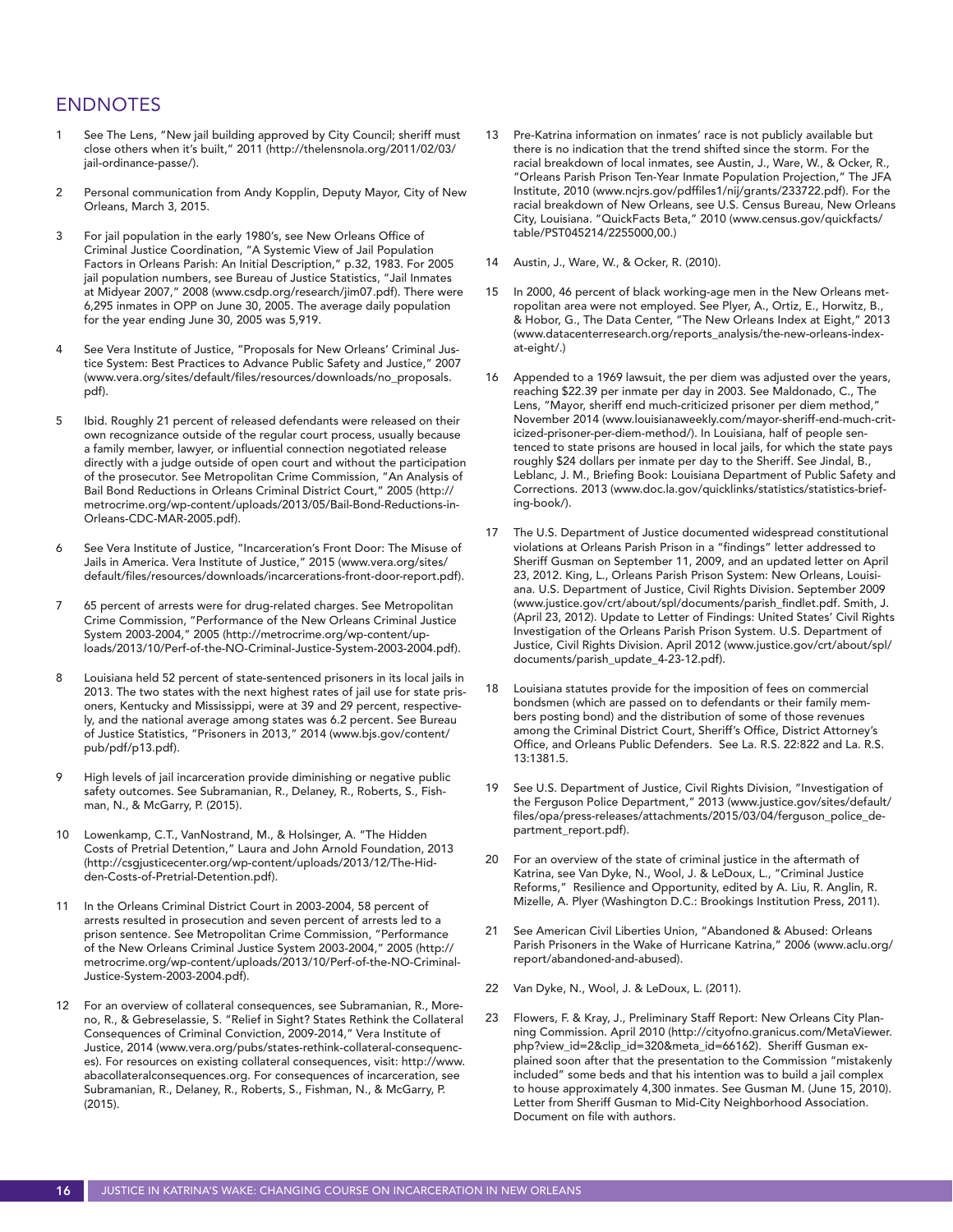- 24 Flowers, F. & Kray, J. (April 2010).
- 25 The city had a role in reviewing the plan only because two of the new jail buildings were to occupy different footprints from the buildings they were replacing and thus a conditional use permit was required.
- 26 Mayor Landrieu and the new chair of the Council's Criminal Justice Committee, Susan Guidry, took office between the Commission's preliminary report and the Council vote. Councilmember Guidry early on made jail population reduction efforts a key focus of the committee.
- 27 See Criminal Justice Working Group, Resolution on Executive Order 10-06. November 2010 (http://lensnola.wpengine.netdna-cdn.com/ wp-content/uploads/2010/12/CJWG\_RESOLUTION-1.doc). See also Davis, M., The Lens. "Despite recommendation by mayor's group, Gusman wants to double jail size to 3,200," December 2010 (http://thelensnola. org/2010/12/09/gusman-flip-flop/).
- 28 Davis, M. (February 2011).
- 29 See New Orleans City Council, Ordinance No 24282. (www.municode. com/library/la/new\_orleans/munidocs/ordinance\_documents?nodeId=O10242011\_ORDINANCESHTML). The ordinance allowed for one facility, housing up to 400 inmates, to remain open for a transitional period of 18 months after completion of the 1,438-bed facility.
- 30 In 2006, the City Council commissioned Vera to study the local system and recommend reforms in a report. See Vera Institute of Justice, "Proposals for New Orleans' Criminal Justice System: Best Practices to Advance Public Safety and Justice," 2007 (www.vera.org/pubs/proposals-new-orleans-criminal-justice-system-best-practices-advance-public-safety-and-justic-0). The report led to the creation of the Criminal Justice Leadership Alliance (CJLA), which was conceived and funded by Baptist Community Ministries, a local foundation that has provided critical support for governmental reform in the city. Vera works with government and community partners to implement a range of national good practice-based criminal justice improvements through a New Orleans office opened in 2008.
- 31 King, L. (September 11, 2009). See also Jones, Et Al, and United States of America, v. Marlin Gusman Consent Judgment. U.S. District Court for the Eastern District of Louisiana. June 2013 (www.justice.gov/crt/about/ spl/documents/opp\_consentjudg\_6-6-13.pdf). The jail consent decree also involved community action, in that DOJ did Criminal Justice Leadership Alliance, "Use of Summonses and Custodial Arrests for Municipal Offenses," 2009 (Document on file with the authors). Criminal Justice Leadership Alliance, "Data Analysis of All Arrests and Summonses in Orleans Parish from February 24, 2012, through March 15, 2012," 2012 (Document on file with the authors). not act on its findings of unconstitutional conditions until a local nonprofit law firm, the New Orleans office of the Southern Poverty Law Center, filed a class action lawsuit, which DOJ subsequently joined. Another local nonprofit law firm, the New Orleans office of the MacArthur Justice Center, took over as counsel for the plaintiff class in 2014. For post-judgment history, see http://www. laed.uscourts.gov/OPP\_Consent/opp\_consent.htm. Not long before the jail decree, the city entered into a consent decree to address unconstitutional police practices. United States of America v. City of New Orleans. Consent Decree Regarding the New Orleans Police Department. U.S. District Court for the Eastern District of Louisiana. (2013, January 11). Retrieved from http://www.justice.gov/crt/about/spl/documents/nopd\_ agreement\_1-11-13.pdf.
- 32 Eggler, B., The Times-Picayune, "New Orleans City Council reclassifies pot possession, prostitution to reduce criminal dockets," December 2010 (www.nola.com/politics/index.ssf/2010/12/new\_orleans\_city\_council recla.html.
- 33 Criminal Justice Leadership Alliance, "Use of Summonses and Custodial Arrests for Municipal Offenses," 2009 (Document on file with the authors). Criminal Justice Leadership Alliance, "Data Analysis of All Arrests and Summonses in Orleans Parish from February 24, 2012, through March 15, 2012," 2012 (Document on file with the authors).
- 35 For national examples of effects of pretrial services on jail populations and associated savings, see American Bar Association. (n.d.), "Frequently Asked Questions About Pretrial Release Decision Making," (http:// apps.americanbar.org/dch/thedl.cfm?filename=/CR160000/otherlinks\_ files/FAQ\_Pretrial\_Justice.authcheckdam.pdf).
- 36 New Orleans Pretrial Services, "Quarterly Report: Third Quarter 2014," 2014 (Document on file with the authors).
- 37 Sabol, W.J., & Minton, T.D. (2008); Minton, T.D., Bureau of Justice Statistics, "Jail Inmates at Midyear 2010- Statistical Tables," 2011 (www.bjs. gov/content/pub/pdf/jim10st.pdf). Orleans Parish Sheriff's Office, "Daily Inmate Count," 2015 (Document on file with authors).
- 38 For post-Katrina crime rates, see Plyer, A., Ortiz, E., Horwitz, B., & Hobor, G. (2013). Based on data from the Bureau of Justice Statistics, the Sheriff's Office, and U.S. Census Bureau (ibid), New Orleans' incarceration rate was roughly six per 1,000 residents in 2013, less than half the 2005 rate reported in Figure 1.
- 39 See U.S. DOJ National Institute of Corrections, "Evidence-Based Practices in the Criminal Justice System: An Annotated Bibliography," 2013 (http://nicic.gov/library/026917).
- 40 Quatrevaux, E.R., Office of Inspector General, City of New Orleans, "Evaluation of the Electronic Monitoring Program Administered by the Orleans Parish Sheriff's Office Part 1: Budget and Billing," 2014 (www. nolaoig.org/uploads/File/I&E/Inspections/OIG%20EMP%20Pt%201%20 Final%20Report%20140402.pdf). Quatrevaux, E.R., Office of Inspector General, City of New Orleans, "Evaluation of the Electronic Monitoring Program Part 2: Implementation and Supervision." 2014 (www.nolaoig. org/uploads/File/Public%20Letters/2014/OIG%20In%20Brief%20 EMP%20Pt%202%20141204.pdf). On drug courts, see Louisiana Supreme Court, "Drug Court Program," 2014 (www.lasc.org/court\_managed\_prog/drug\_court/SCDCO\_BROCHURE\_2014\_FINALprf.pdf). No New Orleans-specific information was readily available.
- See Chief Administrative Officer, "Adopted 1990 Operational Budget, City of New Orleans." 1990. Idem for 1991 through 2015. In addition, the federal court has required the city to pay significant additional amounts in the past and may do so again in 2015. See McClendon, R., The Times-Picayune, "Orleans Parish Sheriff's office runs a deficit as jail population declines," July 2014 (www.nola.com/politics/index. ssf/2014/07/orleans\_parish\_sheriffs\_office\_3.html).
- 42 Personal communication from Andy Kopplin, Deputy Mayor, City of New Orleans, March 3, 2015.
- 43 Maldonado, C., Gambit, "New Orleans' Mental Health Crisis," March 2012 (www.bestofneworleans.com/gambit/new-orleans-mental-health-crisis/Content?oid=1972425).
- 44 See New Orleans Health Department, "Behavioral Health in New Orleans: Recommendations for Systems Change," 2012 (www.nola.gov/nola/ media/Health-Department/Publications/Behavioral-Health-in-New-Orleans-2012-final-draft.pdf).
- 45 Subramanian, R., Delaney, R., Roberts, S., Fishman, N., & McGarry, P. (2015).
- 46 Kessler, R.C., Galea, S., Jones, R.T., & Parker, H.A., World Health Organization, "Mental illness and suicidality after hurricane Katrina" 2006 (www.who.int/bulletin/volumes/84/10/06-033019.pdf).
- 47 Gold, J., National Public Radio, "Mental Health cops help reweave social safety net in San Antonio," August 2014 (www.npr.org/blogs/ health/2014/08/19/338895262/mental-health-cops-help-reweave-socialsafety-net-in-san-antonio).
- 48 Subramanian, R., Delaney, R., Roberts, S., Fishman, N., & McGarry, P. (2015).

34 Vera Institute of Justice. (2007).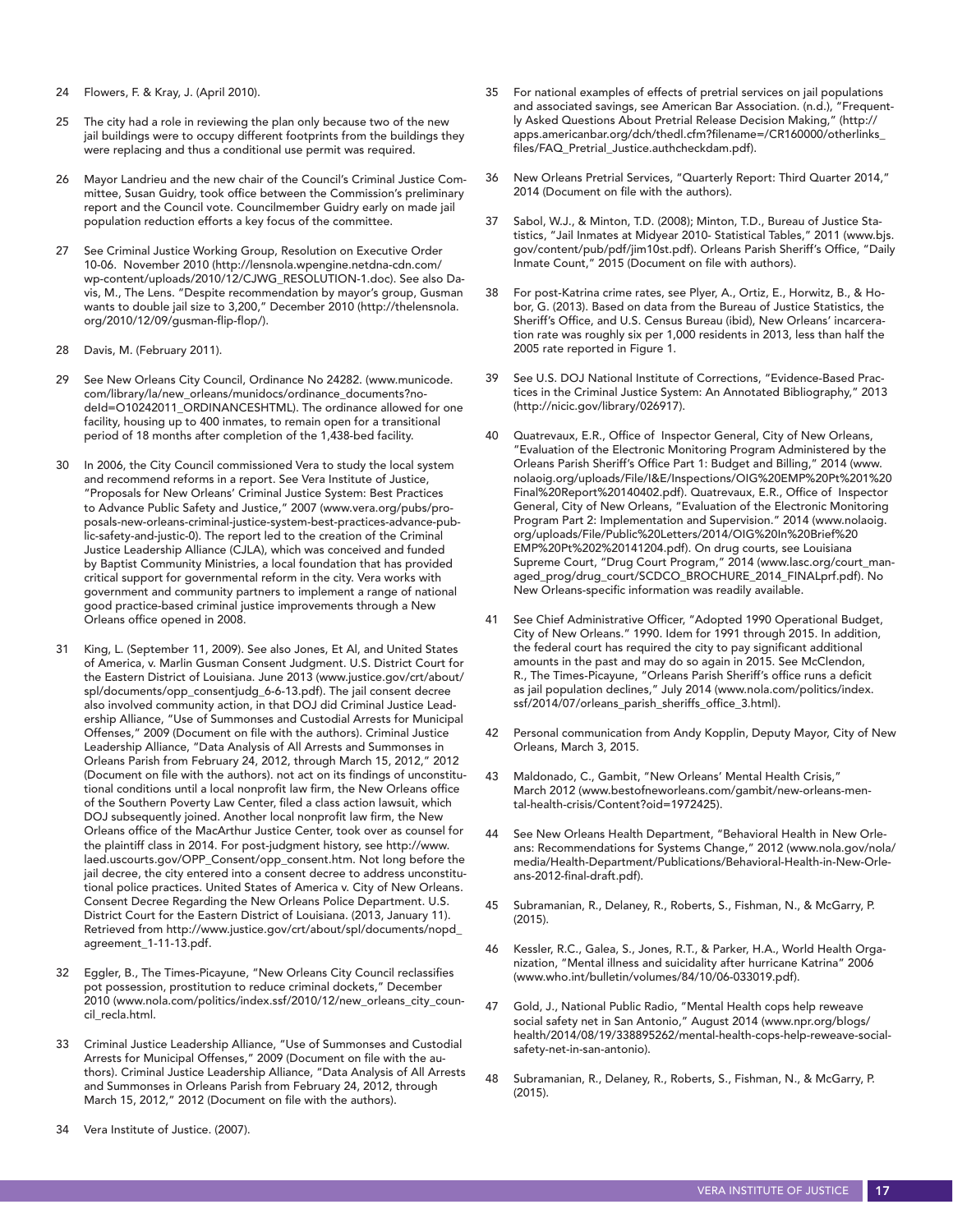- 49 Ibid. Also, see Lowenkamp, C.T., VanNostrand, M., & Holsinger, A. (2013).
- 50 See Muhammad, K.G., The Condemnation of Blackness: Race, Crime, and the Making of Modern Urban America (Harvard University Press, 2011). Muhammad traces the roots of this narrative to the late 19th century but notes that "[t]he link between race and crime is as enduring and influential in the twenty-first century as it has been in the past." Ibid. at 1. See also Alexander, M., The New Jim Crow: Mass Incarceration in the Age of Colorblindness (The New Press, 2011).
- 51 According to NOPD, 91.5 percent of murder victims in 2009-2010 were black. They were also overwhelmingly men and young. Wellford, C., Bond, B.J., & Goodison, S., "Crime in New Orleans: Analyzing Crime Trends and New Orleans' Responses to Crime," 2011 (http://media.nola. com/crime\_impact/other/BJA%20Crime%20in%20New%20Orleans%20 Report%20March%202011.pdf). For national data on this issue, see Sered, D., "Young Men of Color and the Other Side of Harm: Addressing Disparities in our Responses to Violence," Vera Institute of Justice, Common Justice, 2014 (www.vera.org/pubs/men-of-color-as-victims-ofviolence).
- 52 For example, one local nonprofit has called for continued high use of local incarceration based on the premise that it is an effective crime-reduction tool. See Metropolitan Crime Commission, "Orleans Parish Sheriff's Office Inmate Population Analysis: January-June 2014," 2014 (http://metrocrime.org/wp-content/uploads/2014/08/OS-PO-Jan-Jun-2014-Inmate-Population-Analysis.pdf).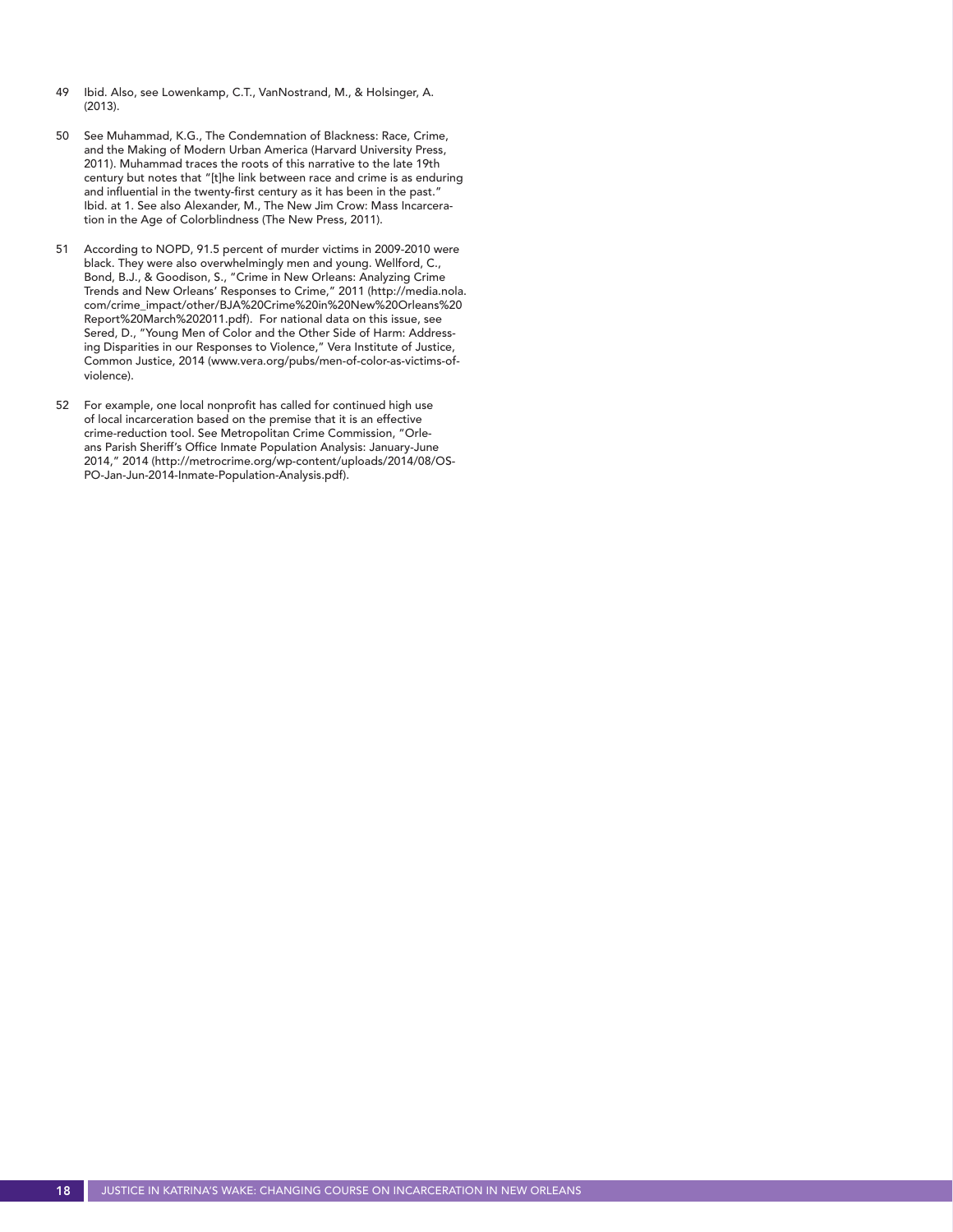## Acknowledgments

The authors acknowledge and are grateful for all of the difficult work being done by community and government leaders to rethink and transform the culture of incarceration in New Orleans.

 This essay originally appeared in The Data Center's collection, *The New Orleans Index at Ten*. We acknowledge The Data Center as a trusted resource for information about Greater New Orleans and Southeast Louisiana. In particular, the authors would like to thank Allison Plyer, Executive Director, and the whole Data Center team for their partnership with us and commitment to putting accurate data about critical issues such as local incarceration in the hands of the people. We also thank our colleagues Kayemba Mvula, Meghan Ragany, Rose Wilson, and Corinna Yazbek for their excellent data analysis and policy expertise.

© Vera Institute of Justice 2015. All rights reserved. An electronic version of this report is posted on Vera's website at www.vera.org/justice-in-katrinas-wake.

The Vera Institute of Justice is an independent nonprofit organization that combines expertise in research, demonstration projects, and technical assistance to help leaders in government and civil society improve the systems people rely on for justice and safety. For more information, visit www.vera.org.

For more information about this report or Vera New Orleans, contact Director Jon Wool at jwool@vera.org.